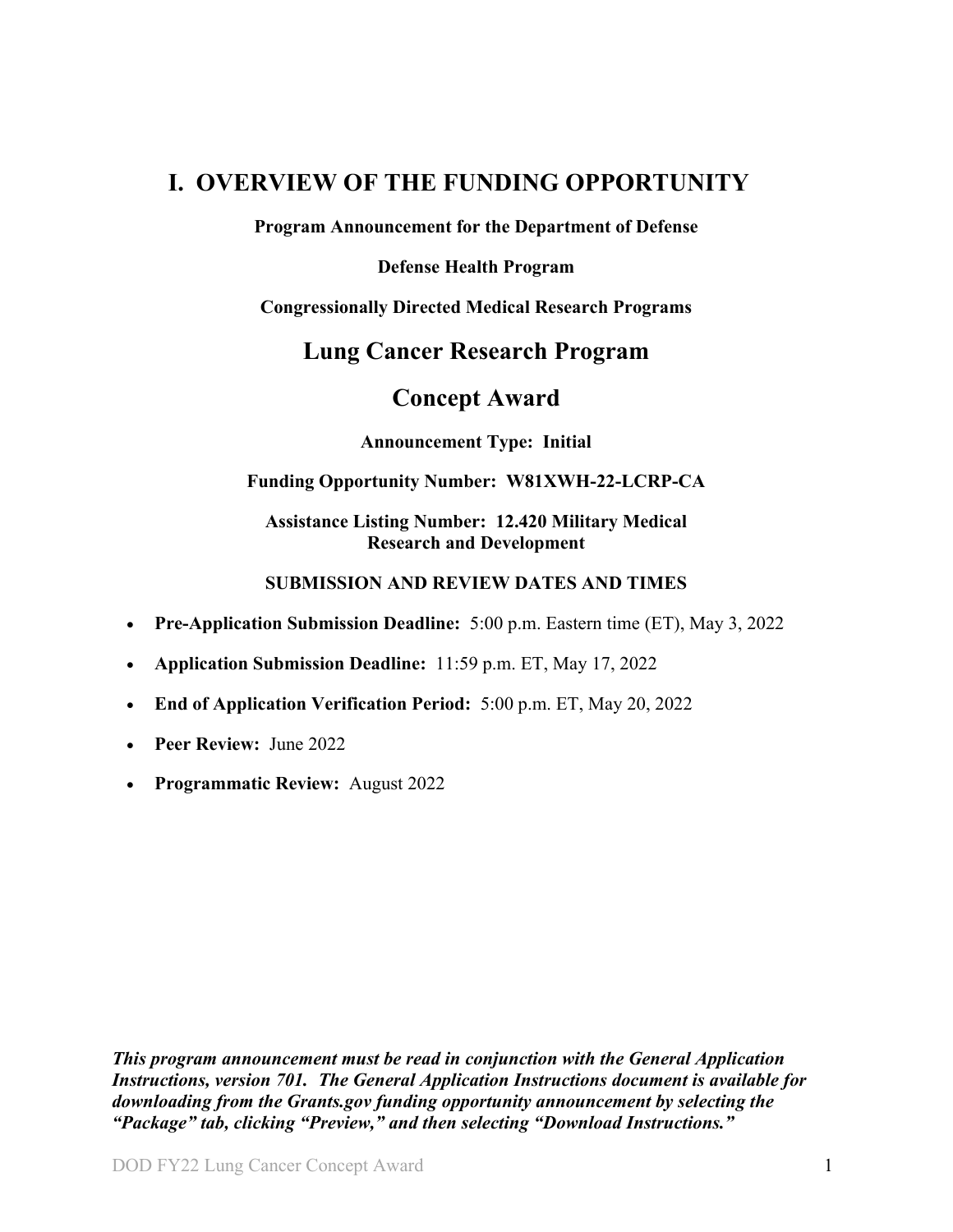## **TABLE OF CONTENTS**

| I.  |                                                                                  |  |
|-----|----------------------------------------------------------------------------------|--|
| II. | DETAILED INFORMATION ABOUT THE FUNDING OPPORTUNITY  3                            |  |
|     |                                                                                  |  |
|     |                                                                                  |  |
|     |                                                                                  |  |
|     |                                                                                  |  |
|     |                                                                                  |  |
|     |                                                                                  |  |
|     |                                                                                  |  |
|     |                                                                                  |  |
|     |                                                                                  |  |
|     |                                                                                  |  |
|     |                                                                                  |  |
|     | II.D.3. Unique Entity Identifier (UEI) and System for Award Management (SAM)  20 |  |
|     |                                                                                  |  |
|     |                                                                                  |  |
|     |                                                                                  |  |
|     |                                                                                  |  |
|     |                                                                                  |  |
|     |                                                                                  |  |
|     |                                                                                  |  |
|     |                                                                                  |  |
|     |                                                                                  |  |
|     |                                                                                  |  |
|     |                                                                                  |  |
|     |                                                                                  |  |
|     |                                                                                  |  |
|     |                                                                                  |  |
|     |                                                                                  |  |
|     |                                                                                  |  |
|     | II.H.1. Program Announcement and General Application Instructions Versions 28    |  |
|     |                                                                                  |  |
|     |                                                                                  |  |
|     |                                                                                  |  |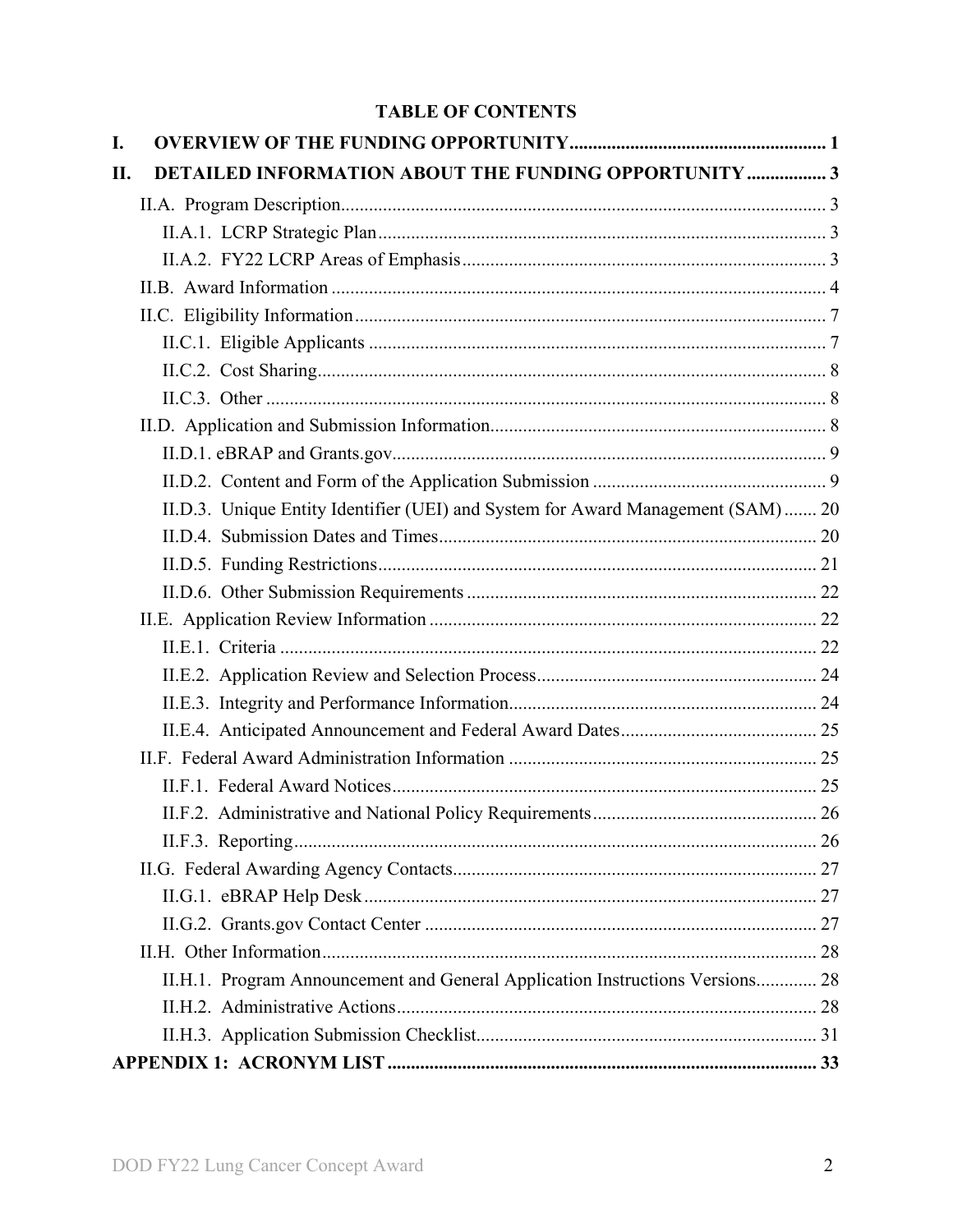# <span id="page-2-0"></span>**II. DETAILED INFORMATION ABOUT THE FUNDING OPPORTUNITY**

## <span id="page-2-1"></span>**II.A. Program Description**

Applications to the Fiscal Year 2022 (FY22) Lung Cancer Research Program (LCRP) are being solicited by the U.S. Army Medical Research Acquisition Activity (USAMRAA) using delegated authority provided by United States Code, Title 10, Section 2358 (10 USC 2358). The execution management agent for this program announcement is the Congressionally Directed Medical Research Programs (CDMRP) at the U.S. Army Medical Research and Development Command (USAMRDC). The LCRP was initiated in FY09 to promote innovative and competitive research focused on the development of integrated disciplines to identify, treat, and manage early curable lung cancer (excluding mesothelioma). Appropriations for the LCRP from FY09 through FY21 totaled \$175.5 million (M). The FY22 appropriation is \$20.0M.

The vision of the FY22 LCRP is to eradicate deaths and suffering from lung cancer to better the health and welfare of Service Members, Veterans, and the general public. As such, the LCRP will support and integrate research from multiple disciplines for risk assessment, prevention, early detection, diagnosis, management, and treatment for the control and cure of lung cancer.

## <span id="page-2-2"></span>**II.A.1. LCRP Strategic Plan**

The LCRP has prepared a brief synopsis, the *LCRP Strategic Plan*, which provides the background and an overview of the LCRP, describes the research and funding environment, and sets forth the strategic direction for the program. Applicants are strongly urged to read and consider the *LCRP Strategic Plan* before preparing their applications. The *LCRP Strategic Plan* may be found at [https://cdmrp.army.mil/lcrp/pdfs/LCRP\\_StrategicPlan\\_30Aug21\\_FINAL.pdf.](https://cdmrp.army.mil/lcrp/pdfs/LCRP_StrategicPlan_30Aug21_FINAL.pdf)

## <span id="page-2-3"></span>**II.A.2. FY22 LCRP Areas of Emphasis**

To be considered for funding, applications for the FY22 LCRP Concept Award must select one of the two options below, and must address at least one of the Areas of Emphasis listed under the chosen option:

#### • **Care Delivery and Health Disparity Option:**

- Identify innovative strategies for comprehensive lung cancer care (clinical management/ surveillance/symptom management/palliative care).
- Understand factors and/or develop implementation strategies to address health disparities in lung cancer.

#### • **Cancer Research Continuum Option:**

- Identify innovative strategies for prevention of the occurrence of lung cancer.
- Identify innovative strategies for the screening and early detection of lung cancer.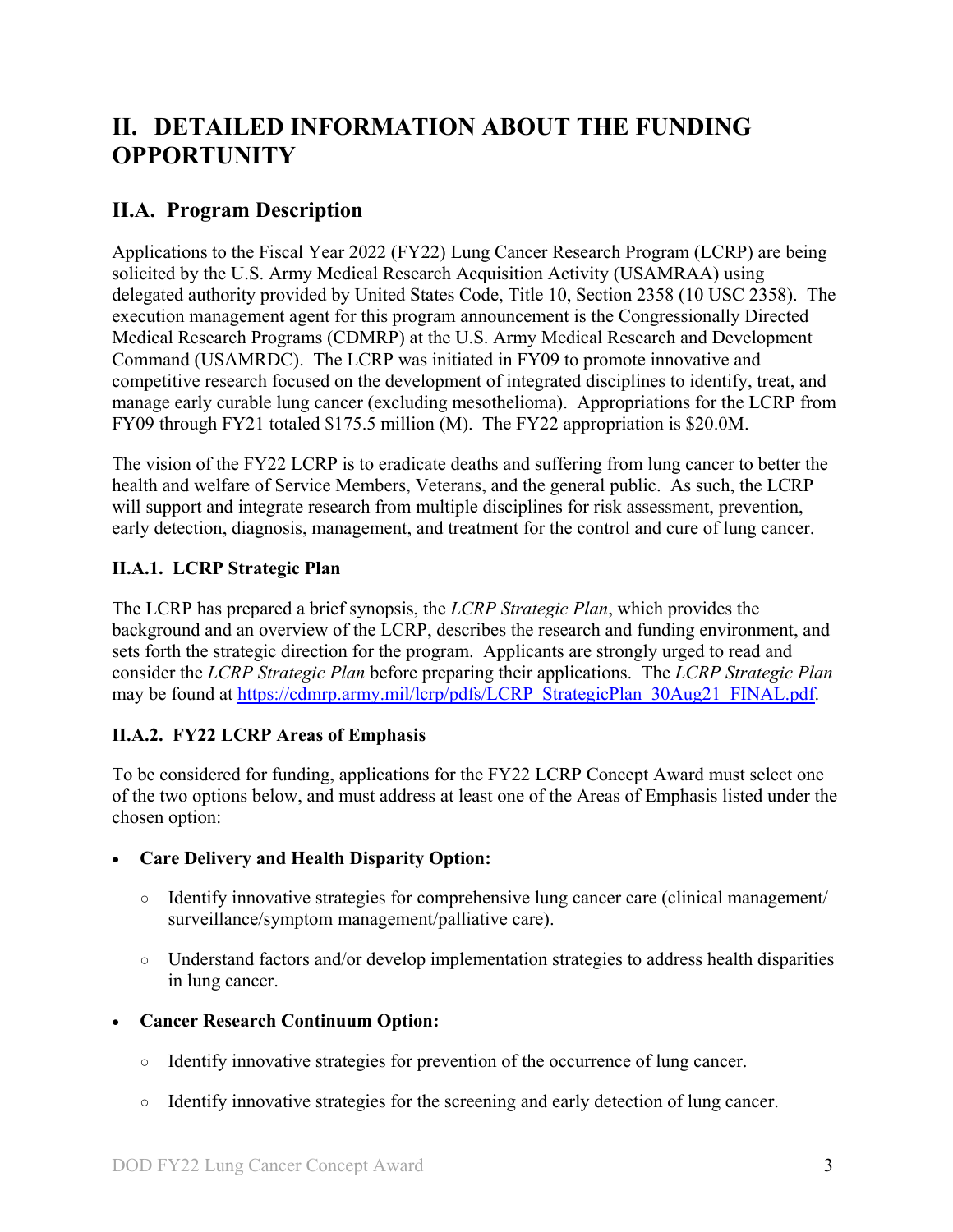- Understand the molecular mechanisms of initiation and progression to lung cancer.
- Understand contributions to lung cancer development other than tobacco.
- Identify innovative strategies for the treatment of lung cancer.
- Identify innovative strategies for the prevention of recurrence of or metastases from lung cancer.
- Develop or optimize biomarkers to assist with therapeutic decision-making.
- Understand mechanism of resistance to treatment (primary and secondary).

## <span id="page-3-0"></span>**II.B. Award Information**

The intent of the FY22 LCRP Concept Award is to *support innovative, non-incremental, highrisk/potentially high-reward research* that will provide new insights, paradigms, technologies, or applications in lung cancer. Studies supported by this award are expected to lay the groundwork for future avenues of scientific investigation. *The proposed research project should include a well-formulated, testable hypothesis* based on a sound scientific rationale and study design. *Research applications only in the area of mesothelioma will not be accepted.*

*Inclusion of preliminary data is not required, but is allowed. The strength of the proposed research should be based on sound scientific rationale and logical reasoning. The presentation of substantial preliminary data suggests that the proposed research project would be more appropriately submitted to a different FY22 LCRP funding opportunity. The outcome of research supported by this award should be the generation of robust preliminary data that can be used as a foundation for future research projects. Absence of preliminary data will not negatively affect scientific or programmatic review of the application.*

**Care Delivery and Health Disparity Option:** The FY22 LCRP Concept Award mechanism encourages applications that specifically address the comprehensive lung cancer care and/or health disparities Areas of Emphasis by offering a Care Delivery and Health Disparity option. Applications from the Care Delivery and Health Disparity option will be peer and programmatically reviewed separately from applications submitted to the Cancer Research Continuum option.

**Relevance to Military Health:** The LCRP seeks to support research that is relevant to the healthcare needs of military Service Members, Veterans, and their families. *Relevance to military health will be considered in determining relevance to the mission of the DHP and FY22 LCRP during programmatic review.* Investigators are *strongly encouraged* to consider the following characteristics as examples of how a project may demonstrate relevance to military health:

Use of military or Veteran populations, biospecimens, data/databases, or programs in the proposed research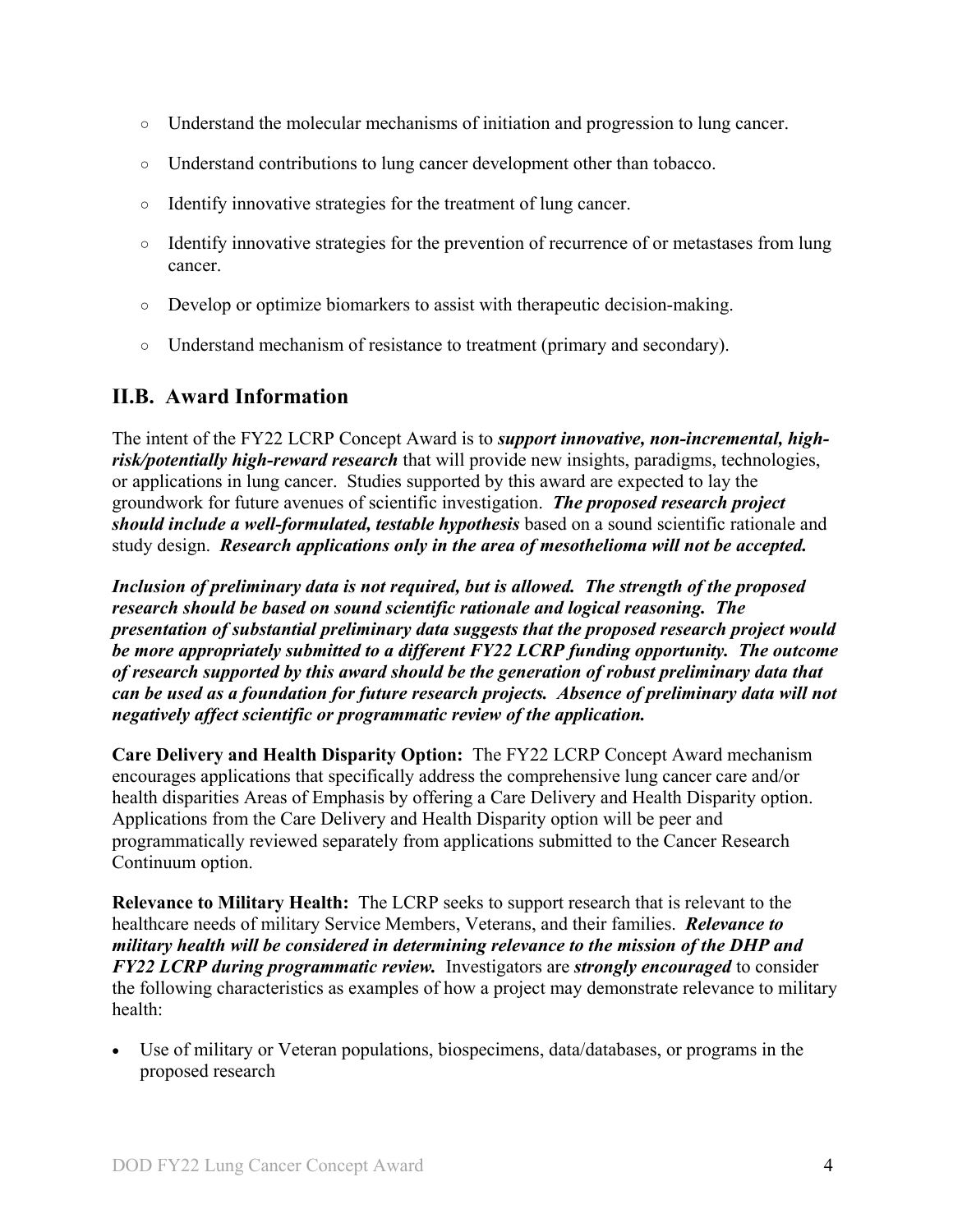- Collaboration with Department of Defense (DOD) or Department of Veterans Affairs (VA) investigators
- Explanation of how the project addresses an aspect of lung cancer that has relevance or is unique to the military, Veterans, other Military Health System (MHS) beneficiaries, or family readiness of Service Members, including environmental exposures other than tobacco.

A congressionally mandated Metastatic Cancer Task Force was formed with the purpose of identifying ways to help accelerate clinical and translational research aimed at extending the lives of advanced state and recurrent patients. As a member of the Metastatic Cancer Task Force, the CDMRP encourages applicants to review the recommendations [\(https://health.mil/Reference-Center/Congressional-Testimonies/2018/05/03/Metastatic-Cancer-](https://www.health.mil/Reference-Center/Congressional-Testimonies?refVector=001000000000000&refSrc=130)[Research\)](https://www.health.mil/Reference-Center/Congressional-Testimonies?refVector=001000000000000&refSrc=130) and submit research ideas to address these recommendations provided they are within the limitations of this funding opportunity and fit within the FY22 LCRP Areas of Emphasis.

*The proposed research must be relevant to active-duty Service Members, Veterans, military beneficiaries, and/or the American public.* Collaborations between researchers at military or Veteran institutions and non-military institutions are strongly encouraged. These relationships can leverage knowledge, infrastructure, and access to unique clinical populations that the partners bring to the research effort, ultimately advancing cancer research that is of significance to the Warfighter, military families, and/or the American public.

*Reviewers will be blinded to the identity of the Principal Investigator (PI), collaborator(s), and their organization(s).* Due to the blinded nature of the review process, identifying or making references to the PI, collaborator(s), or their organization(s) in the Project Narrative; List of Abbreviations, Acronyms, and Symbols; or the Relevance to Military Health Statement is prohibited and will result in administrative rejection of the application. Refer to [Section](#page-11-0)  [II.D.2.b.i, Full Application Guidelines,](#page-11-0) for more information.

The types of awards made under the program announcement will be assistance agreements. An assistance agreement is appropriate when the federal government transfers a "thing of value" to a "state, local government," or "other recipient" to carry out a public purpose of support or stimulation authorized by a law of the United States instead of acquiring property or service for the direct benefit and use of the U.S. government. An assistance agreement can take the form of a grant or cooperative agreement. The level of involvement on the part of the DOD during project performance is the key factor in determining whether to award a grant or cooperative agreement. If "no substantial involvement" on the part of the funding agency is anticipated, a grant award will be made (31 USC 6304). Conversely, if substantial involvement on the part of the funding agency is anticipated, a cooperative agreement will be made (31 USC 6305), and the award will identify the specific substantial involvement. Substantial involvement may include, but is not limited to, collaboration, participation, or intervention in the research to be performed under the award. The award type, along with the start date, will be determined during the negotiation process.

The anticipated direct costs budgeted for the entire period of performance for an FY22 LCRP Concept Award will not exceed **\$100,000**. Refer to Section [II.D.5, Funding Restrictions,](#page-20-0) for detailed funding information.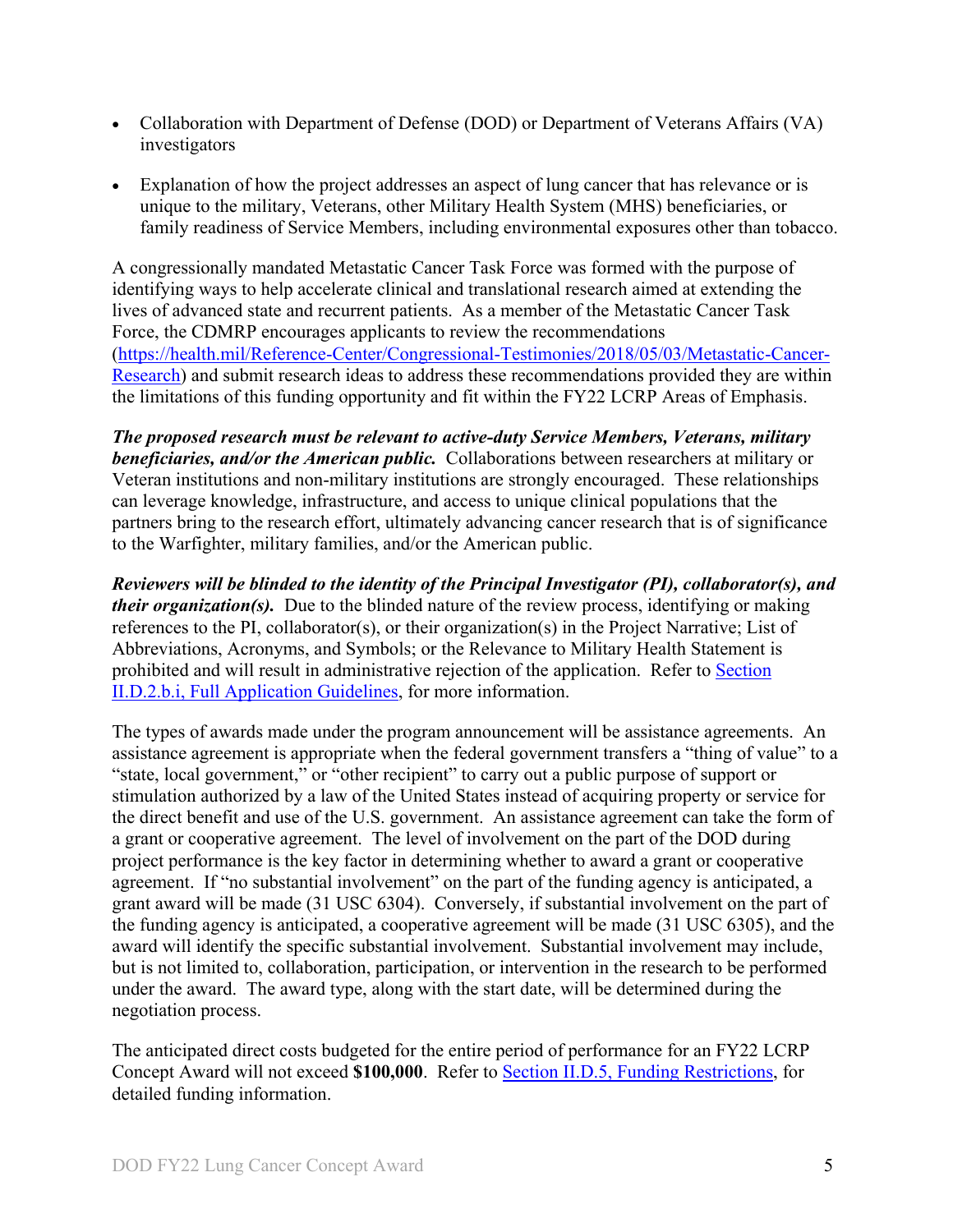Awards will be made no later than September 30, 2023. For additional information refer to [Section II.F.1, Federal Award Notices.](#page-24-2)

*The CDMRP expects to allot approximately \$1.92M to fund approximately 2 Care Delivery and Health Disparity Concept Award applications and 10 Cancer Research Continuum Concept Award applications. Funding of applications received is contingent upon the availability of federal funds for this program as well as the number of applications received, the quality and merit of the applications as evaluated by scientific and programmatic review, and the requirements of the government. Funds to be obligated on any award resulting from this funding opportunity will be available for use for a limited time period based on the fiscal year of the funds. It is anticipated that awards made from this FY22 funding opportunity will be funded with FY22 funds, which will expire for use on September 30, 2028.*

**Research involving human subjects or specimens must be either exempt under Title 32, Code of Federal Regulations (CFR), Part 219, Section 104(d) (32 CFR 219.104[d]) or eligible for expedited review (21 CFR 56.110).** Exemption or expedited status is first determined by the Institutional Review Board (IRB) of record. Investigators must review their institutional requirements and guidelines for filing with the IRB for exempt or expedited status. Studies that do not qualify for exempt or expedited status will be administratively withdrawn.

*Clinical research is defined* as: (1) Patient-oriented research. Research conducted with human subjects (or on material of human origin such as tissues, specimens, and cognitive phenomena) for which an investigator (or colleague) directly interacts with human subjects. Excluded from this definition are in vitro studies that utilize human tissues that cannot be linked to a living individual. Patient-oriented research includes: (a) mechanisms of human disease, (b) therapeutic interventions, (c) clinical trials, and (d) development of new technologies. (2) Epidemiologic and behavioral studies. (3) Outcomes research and health services research. *Note:* Studies that meet the requirements for IRB Exemption 4 are not considered CDMRP-defined clinical research. IRB Exemption 4 refers to research involving the collection or study of existing deidentified specimens or data, if these sources are publicly available.

*Clinical trials are not allowed:* A clinical trial is defined as a research study in which one or more human subjects are prospectively assigned to one or more interventions (which may include placebo or other control) to evaluate the effects of the interventions on biomedical or behavioral health-related outcomes.

Investigators wishing to apply for funding to support a clinical trial should consider submitting an application to the FY22 LCRP Clinical Translational Research Partnership Award mechanism (Funding Opportunity Number W81XWH-22-LCRP-CTRPA).

#### **Research Involving Human Anatomical Substances, Human Subjects, or Human**

**Cadavers:** All DOD-funded research involving new and ongoing research with human anatomical substances, human subjects, or human cadavers must be reviewed and approved by the USAMRDC Office of Research Protections (ORP), Human Research Protection Office (HRPO), prior to research implementation. This administrative review requirement is in addition to the local IRB or Ethics Committee (EC) review. Local IRB/EC approval at the time of submission is *not* required. Allow up to 3 months to complete the HRPO regulatory review and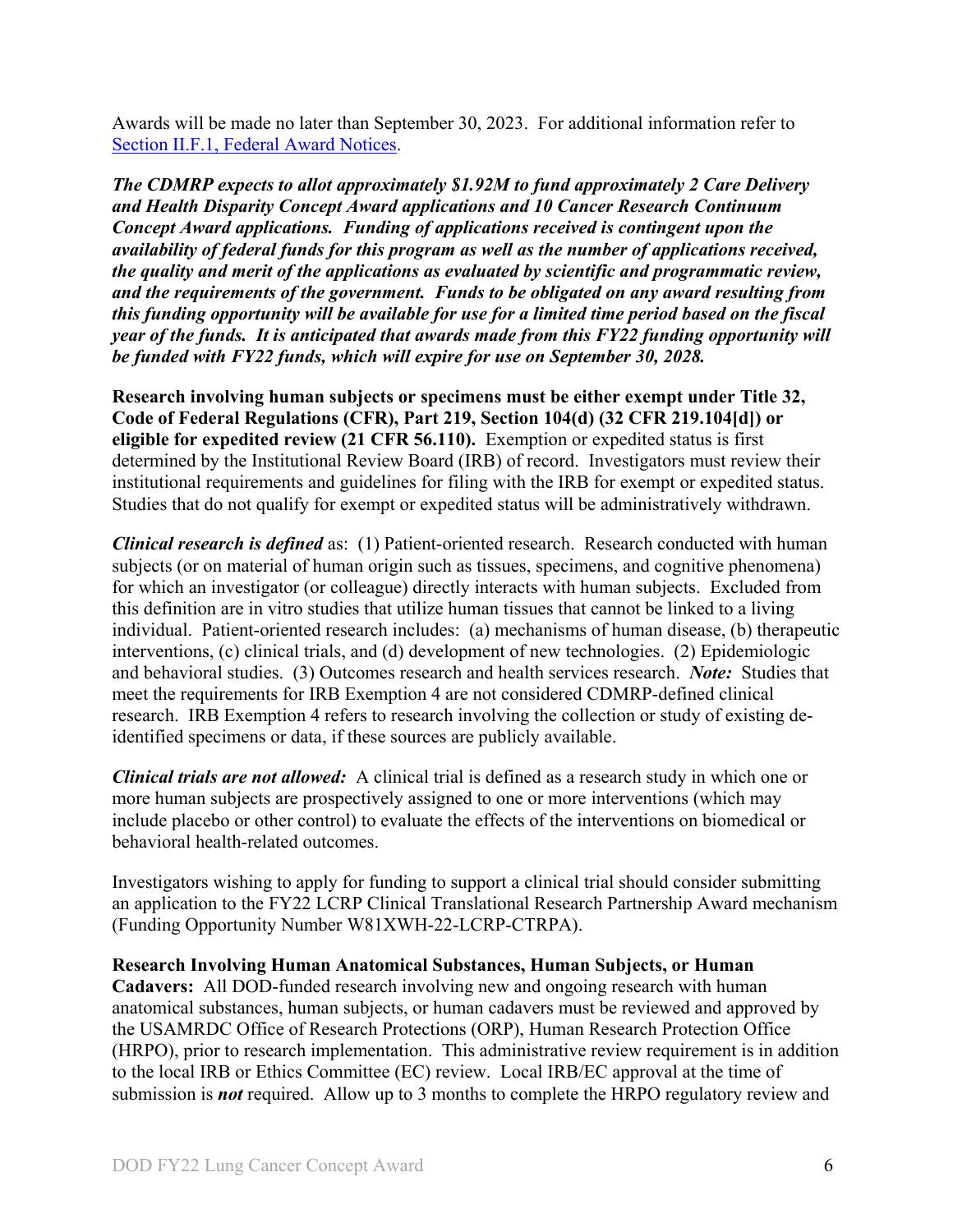approval process following submission of *all required and complete* documents to the HRPO. Refer to the General Application Instructions, Appendix 1, and the Human Research Protections Office Resources and Overview document available on the electronic Biomedical Research Application Portal (eBRAP) "Funding Opportunities & Forms" web page [\(https://ebrap.org/eBRAP/public/Program.htm\)](https://ebrap.org/eBRAP/public/Program.htm) for additional information.

If the proposed research involves more than one institution, a written plan for single IRB review arrangements must be provided at the time of application submission or award negotiation. The lead institution responsible for developing the master protocol and master consent form should be identified and should be the single point of contact for regulatory submissions and requirements.

**Use of DOD or VA Resources:** If the proposed research involves access to active-duty military patient populations and/or DOD or VA resources or databases, the application must describe the access at the time of submission and include a plan for maintaining access as needed throughout the proposed research. Refer to Section [II.D.2.b.ii, Full Application Submission Components,](#page-14-0) for detailed information. Refer to the General Application Instructions, Appendix 1, for additional information.

**Research Involving Animals:** All research funded by the FY22 LCRP Concept Award involving new and ongoing research with animals must be reviewed and approved by the USAMRDC ORP Animal Care and Use Review Office (ACURO), in addition to the local Institutional Animal Care and Use Committee (IACUC) of record. IACUC approval at the time of submission is *not* required. *Allow at least 3 to 4 months for ACURO regulatory review and approval processes for animal studies.* Refer to the General Application Instructions, Appendix 1, for additional information.

All investigators applying to FY22 LCRP funding opportunities are encouraged to consider leveraging resources from the LCRP-funded Lung Cancer Biospecimen Resource Network (LCBRN) if retrospectively collected human anatomical substances and correlated clinical data are relevant to the proposed studies. Samples from the LCBRN are currently available through the Cooperative Human Tissue Network (CHTN). To request LCBRN samples, contact the Division Coordinator for the [CHTN Mid-Atlantic division](https://www.chtn.org/about/divisions.html) (email: [CHTN-](mailto:CHTN-MidAtl@hscmail.mcc.virginia.edu)[MidAtl@hscmail.mcc.virginia.edu\)](mailto:CHTN-MidAtl@hscmail.mcc.virginia.edu) located at the University of Virginia.

## <span id="page-6-0"></span>**II.C. Eligibility Information**

#### <span id="page-6-1"></span>**II.C.1. Eligible Applicants**

#### **II.C.1.a. Organization: All organizations, including foreign organizations, foreign public entities, and international organizations, are eligible to apply.**

**Government Agencies Within the United States:** Local, state, and federal government agencies are eligible to the extent that applications do not overlap with their fully funded internal programs. Such agencies are required to explain how their applications do not overlap with their internal programs.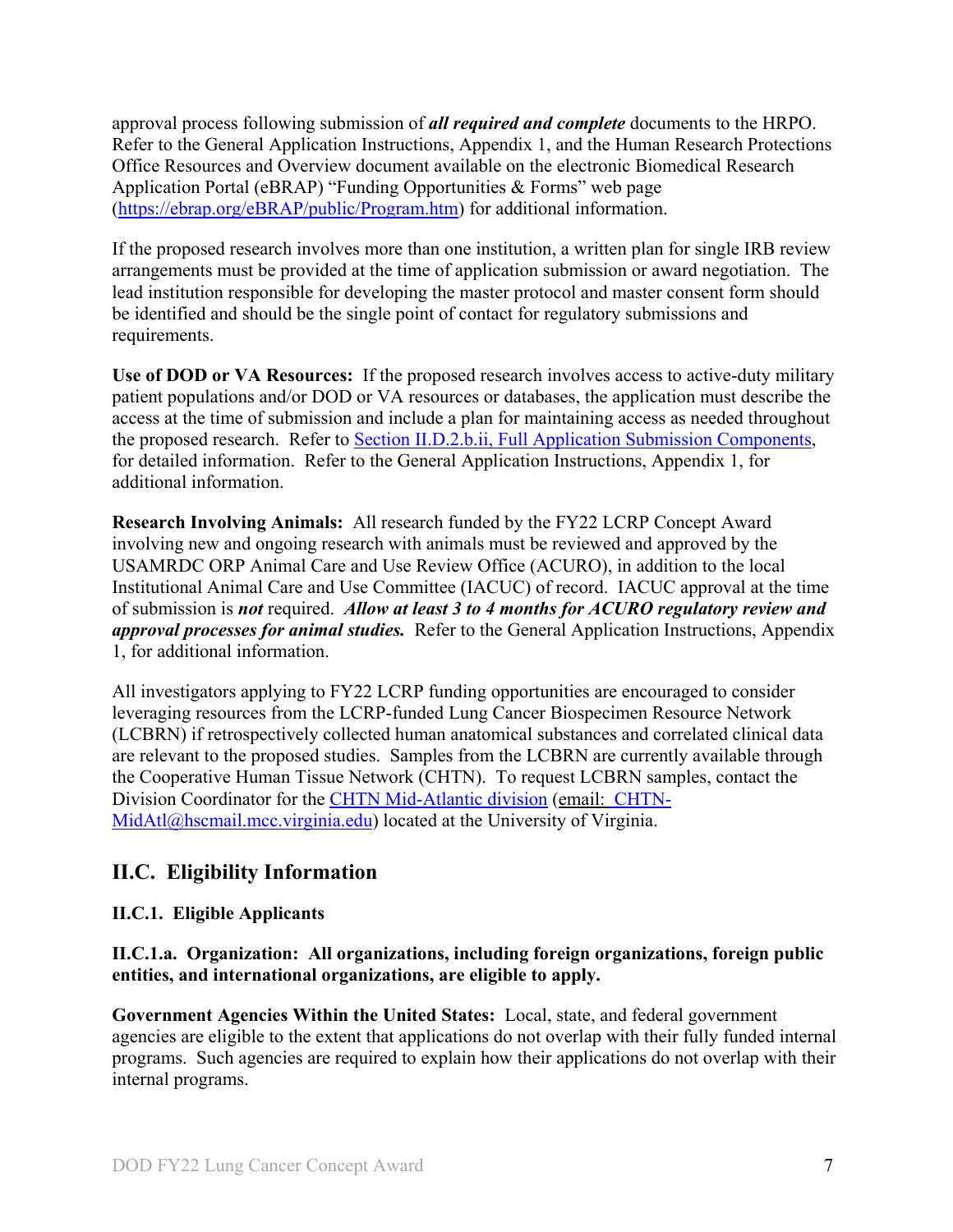As applications for this program announcement may be submitted by extramural and intramural organizations, these terms are defined below.

**Extramural Organization:** An eligible non-DOD organization. Examples of extramural organizations include academic institutions, biotechnology companies, foundations, federal government organizations other than the DOD, and research institutes.

**Intramural DOD Organization:** A DOD laboratory, DOD military treatment facility, and/or DOD activity embedded within a civilian medical center. *Intramural Submission:* **An**  *application submitted by a DOD organization for an intramural investigator working within a DOD laboratory or military treatment facility or in a DOD activity embedded within a civilian medical center.*

**The USAMRAA makes awards to eligible organizations, not to individuals.**

#### **II.C.1.b. Principal Investigator**

#### *All investigators at or above the level of postdoctoral fellow (or equivalent) are eligible.*

An eligible PI, regardless of ethnicity, nationality, or citizenship status, must be employed by, or affiliated with, an eligible organization.

The CDMRP strongly encourages all PIs to participate in a digital identifier initiative through Open Researcher and Contributor ID, Inc. (ORCID). Registration for a unique ORCID identifier can be done online at [https://orcid.org/.](https://orcid.org/)

#### <span id="page-7-0"></span>**II.C.2. Cost Sharing**

Cost sharing/matching is not an eligibility requirement.

#### <span id="page-7-1"></span>**II.C.3. Other**

Organizations must be able to access **.gov** and **.mil** websites in order to fulfill the financial and technical deliverable requirements of the award and submit invoices for payment.

For general information on required qualifications for award recipients, refer to the General Application Instructions, Appendix 3.

Refer to [Section II.H.2, Administrative Actions,](#page-27-2) for a list of administrative actions that may be taken if a pre-application or application does not meet the administrative, eligibility, or ethical requirements defined in this program announcement.

## <span id="page-7-2"></span>**II.D. Application and Submission Information**

*Submission of applications that are essentially identical or propose essentially the same research project to different funding opportunities within the same program and fiscal year is prohibited and will result in administrative withdrawal of the duplicative application(s).*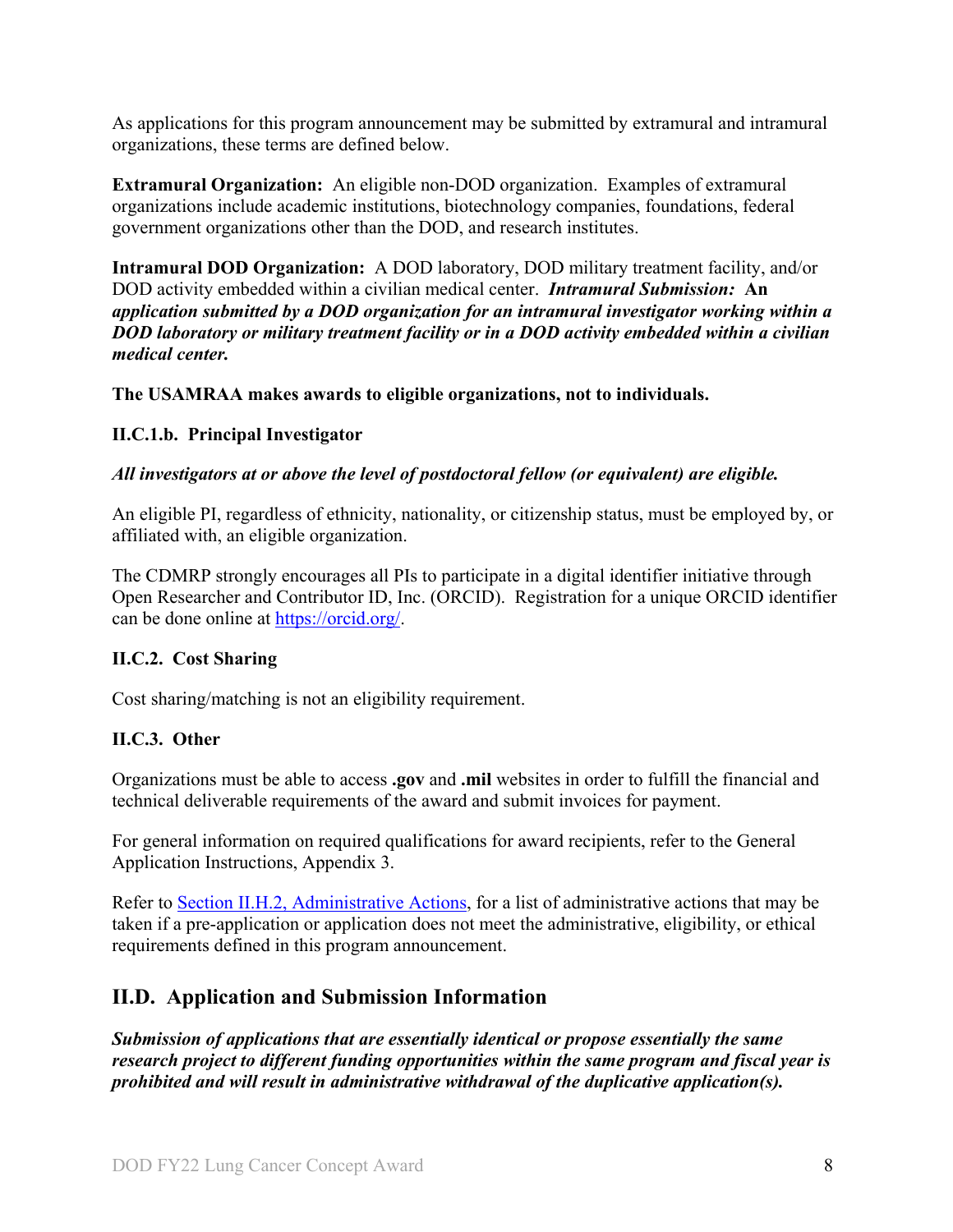#### <span id="page-8-0"></span>**II.D.1. eBRAP and Grants.gov**

**eBRAP** [\(https://ebrap.org\)](https://ebrap.org/) is a secure web-based system that allows PIs to submit their preapplications, view and verify extramural full applications submitted to Grants.gov [\(https://grants.gov\)](https://grants.gov/), receive communications from the CDMRP, and submit documentation during award negotiations and throughout the period of performance. eBRAP also allows intramural organizations to submit full applications following pre-application submission.

Grants.gov is a federal system required to be utilized by agencies to receive and process extramural grant applications. Full applications may only be submitted to Grants.gov after submission of a pre-application through eBRAP.

Contact information for the eBRAP Help Desk and the Grants.gov Contact Center can be found in [Section II.G, Federal Awarding Agency Contacts.](#page-26-0)

#### *Extramural Submission:*

- Pre-application content and forms must be accessed and submitted at eBRAP.org.
- Full application packages must be accessed and submitted at Grants.gov.

#### *Intramural DOD Submission:*

- Pre-application content and forms must be accessed and submitted at eBRAP.org.
- Full application packages must be accessed and submitted at eBRAP.org.

#### *Note: Applications from an intramural DOD organization or from an extramural federal government organization may be submitted to Grants.gov through a research foundation.*

#### <span id="page-8-1"></span>**II.D.2. Content and Form of the Application Submission**

Submission is a two-step process requiring both *pre-application* (eBRAP.org) and *full application* (eBRAP.org or Grants.gov) as indicated below. The submission process should be started early to avoid missing deadlines. There are no grace periods. Full application submission guidelines differ for extramural (Grants.gov) and intramural (eBRAP.org) organizations (refer to [Table 1, Full Application Guidelines\)](#page-11-1).

*The application title, eBRAP log number, and all information for the PI, Business Official(s), performing organization, and contracting organization must be consistent throughout the entire pre-application and full application submission process.* Inconsistencies may delay application processing and limit or negate the ability to view, modify, and verify the application in eBRAP. If any changes need to be made, the applicant should contact the eBRAP Help Desk at [help@eBRAP.org](mailto:help@eBRAP.org) or 301-682-5507 prior to the application submission deadline.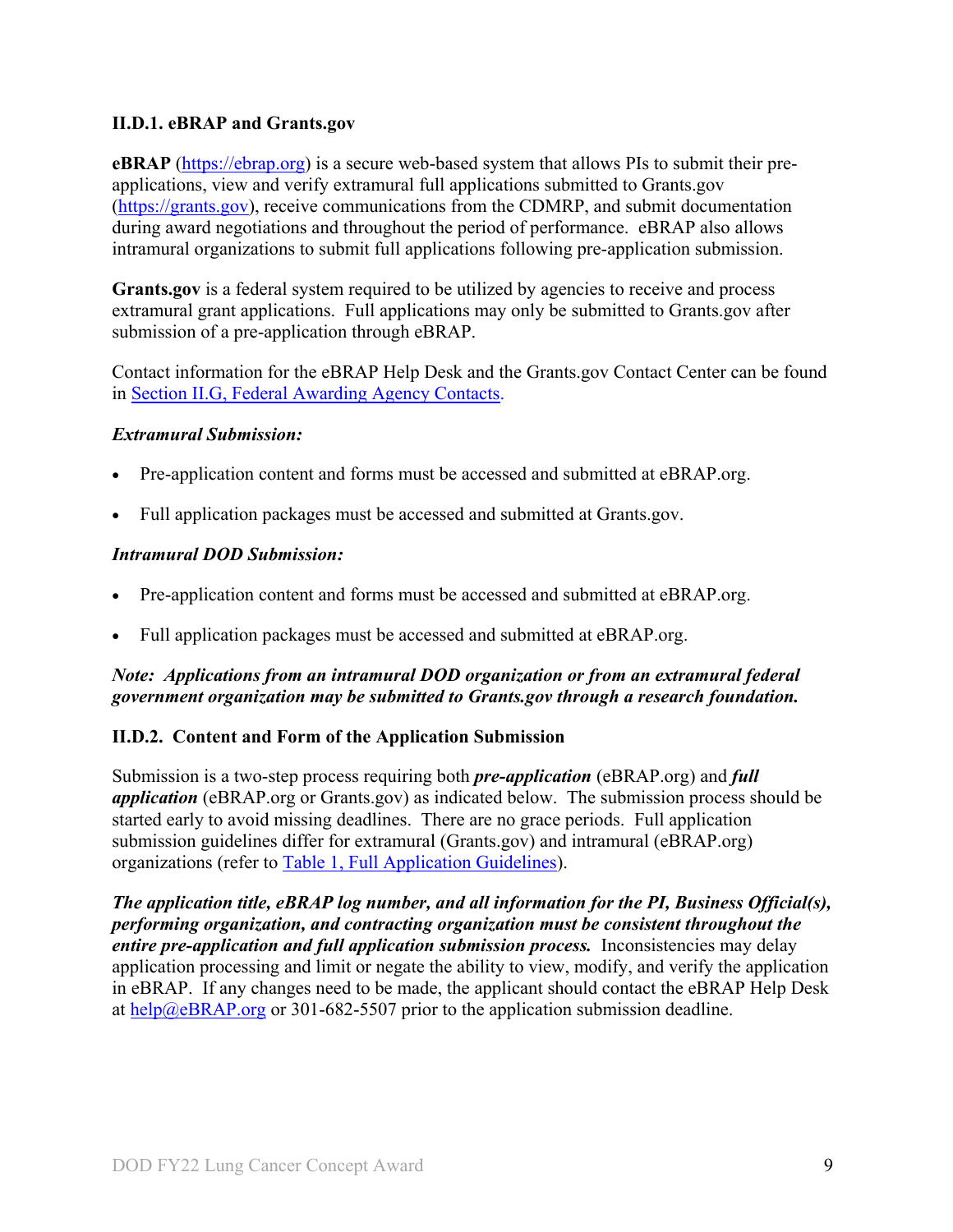#### **II.D.2.a. Step 1: Pre-Application Submission Content**

#### *During the pre-application process, eBRAP assigns each submission a unique log number. This unique eBRAP log number is required during the full application submission process***.**

To begin the pre-application process, first select whether the submitting organization is extramural or intramural, then confirm your selection or cancel. **Incorrect selection of extramural or intramural submission type will delay processing.**

If an error has been made in the selection of extramural versus intramural and the pre-application submission deadline has passed, the PI or Business Official must contact the eBRAP Help Desk at [help@eBRAP.org](mailto:help@eBRAP.org) or 301-682-5507 to request a change in designation.

All pre-application components must be submitted by the PI through eBRAP [\(https://eBRAP.org/\)](https://ebrap.org/).

The applicant organization and associated PI identified in the pre-application should be the same as those intended for the subsequent application submission. If any changes are necessary after submission of the pre-application, the applicant must contact the eBRAP Help Desk at [help@eBRAP.org](mailto:help@eBRAP.org) or 301-682-5507.

PIs with an ORCID identifier should enter that information in the appropriate field in the "My Profile" tab in the "Account Information" section of eBRAP.

#### *When starting the pre-application, PIs should ensure that they have selected the appropriate application option.*

- Concept Award *Care Delivery and Health Disparity Option (CA-CDHD); or*
- Concept Award *Cancer Research Continuum Option (CA-CRC)*

The pre-application consists of the following components, which are organized in eBRAP by separate tabs (refer to the General Application Instructions, Section II.B, for additional information on pre-application submission):

#### • **Tab 1 – Application Information**

Submission of application information includes assignment of primary and secondary research classification codes, which may be found at [https://ebrap.org/eBRAP/public/Program.htm.](https://ebrap.org/eBRAP/public/Program.htm) Applicants are strongly encouraged to review and confirm the codes prior to making their selection.

#### • **Tab 2 – Application Contacts**

Enter contact information for the PI. Enter the organization's Business Official responsible for sponsored program administration (the "person to be contacted on matters involving this application" in Block 5 of the Grants.gov SF424 Research & Related Form). The Business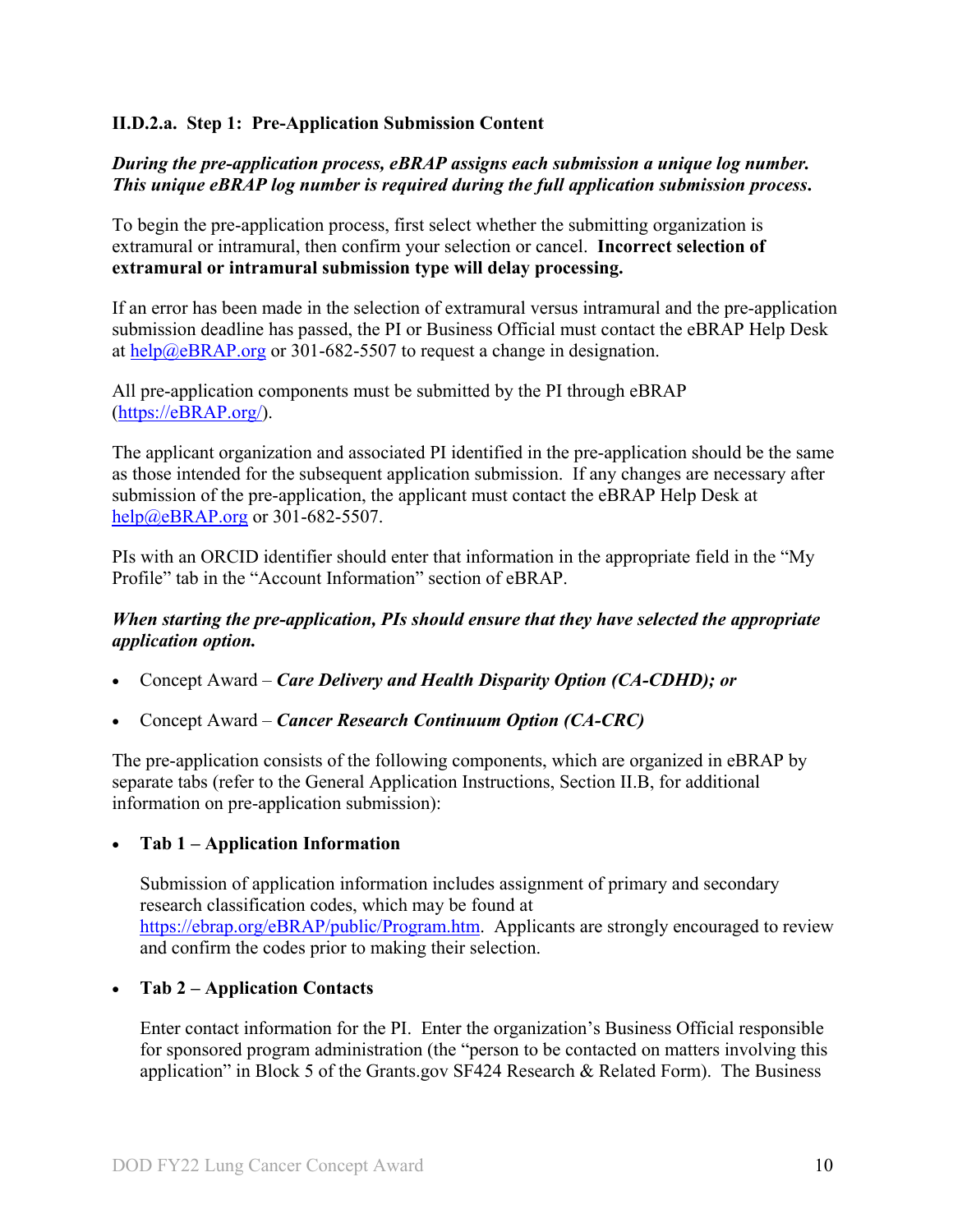Official must be either selected from the eBRAP list or invited in order for the preapplication to be submitted.

Select the performing organization (site at which the PI will perform the proposed work) and the contracting organization (organization submitting on behalf of the PI, which corresponds to Block 5 on the Grants.gov SF424 Research & Related Form), and click on "Add Organizations to this Pre-application." The organization(s) must be either selected from the eBRAP drop-down list or invited in order for the pre-application to be submitted.

It is recommended that applicants identify an Alternate Submitter in the event that assistance with pre-application submission is needed.

#### • **Tab 3 – Collaborators and Key Personnel**

Enter the name, organization, and role of all collaborators and key personnel associated with the application.

[FY22 LCRP Programmatic Panel members](http://cdmrp.army.mil/lcrp/panels/panels22) should not be involved in any pre-application or application. For questions related to panel members and pre-applications or applications, refer to [Section II.H.2.c, Withdrawal,](#page-28-0) or contact the eBRAP Help Desk at [help@eBRAP.org](mailto:help@eBRAP.org) or 301-682-5507.

#### • **Tab 4 – Conflicts of Interest**

List all individuals other than collaborators and key personnel who may have a conflict of interest in the review of the application (including those with whom the PI has a personal or professional relationship).

#### • **Tab 5 – Pre-Application Files**

- **○ Pre-Application Relevance Questions:** Provide responses in appropriate eBRAP data fields for the following three questions. Due to the blinded nature of the review process, responses are used for administrative purposes only and will not be reviewed during either the peer or the programmatic review session.
	- 1. Is the applicant currently affiliated with the military and/or VA? (Yes/No)
	- 2. Does the proposed research include collaborations with a current military and/or VA investigator/institution? (Yes/No)
	- 3. Does the proposed research include the use of military and/or VA resources (e.g., data, patient samples)? (Yes/No) If yes, specify the resource and how the resource will be accessed to conduct the proposed research. (500-character limit, including spaces)
- **○ Letter of Intent (LOI) (one-page limit):** Provide a brief description of the research to be conducted. LOIs are used for program planning purposes only (e.g., reviewer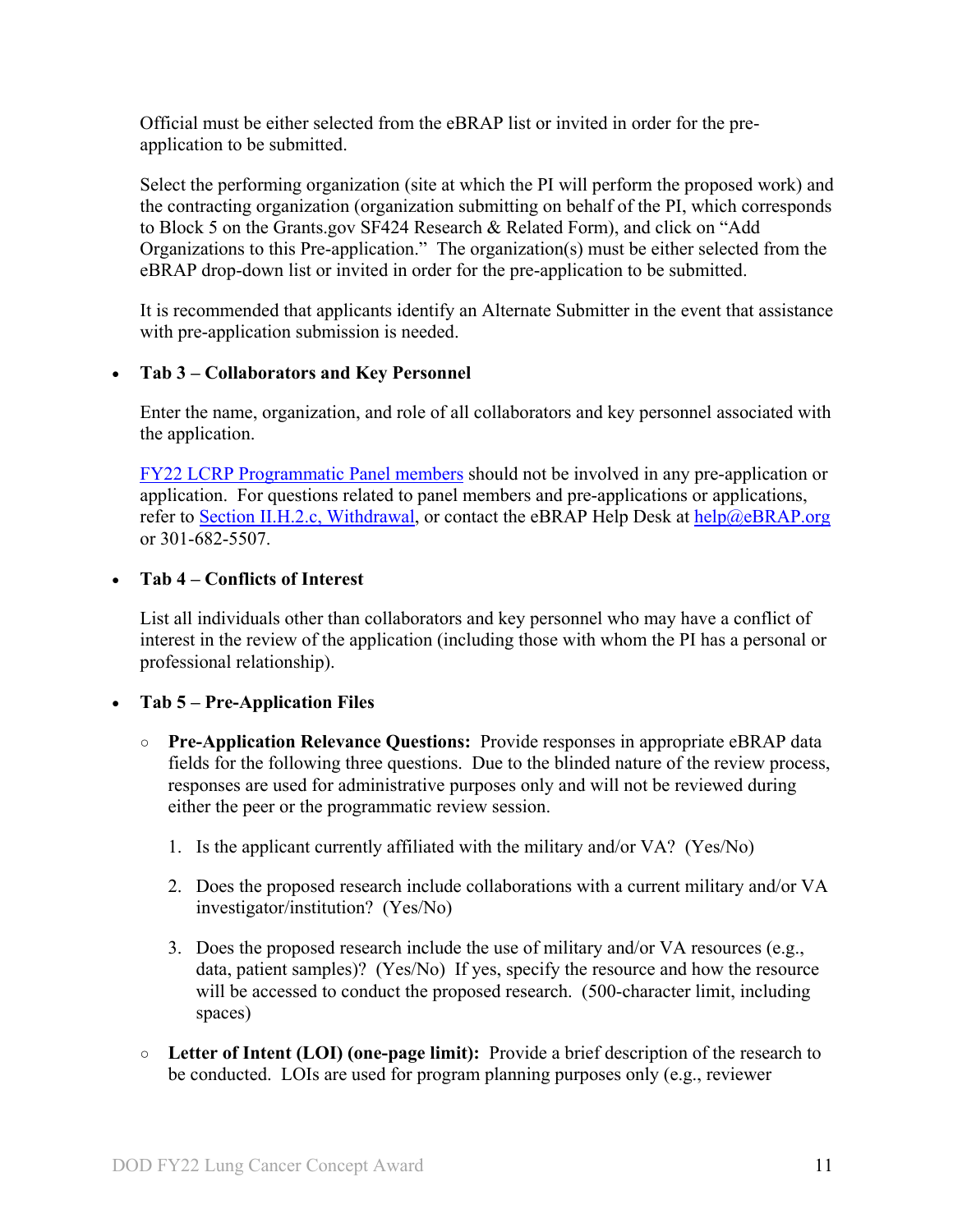recruitment) and will not be reviewed during either the peer or programmatic review sessions. An invitation to submit is *not* required.

## • **Tab 6 – Submit Pre-Application**

This tab must be completed for the pre-application to be accepted and processed.

## **II.D.2.b. Step 2: Full Application Submission Content**

## *The CDMRP cannot make allowances/exceptions to its policies for submission problems encountered by the applicant organization using system-to-system interfaces with Grants.gov.*

Each application submission must include the completed full application package for this program announcement. The full application package is submitted by the Authorized Organizational Representative through Grants.gov [\(https://grants.gov/\)](https://www.grants.gov/) for extramural organizations or through eBRAP [\(https://ebrap.org/\)](https://ebrap.org/) for intramural organizations. See Table 1 below for more specific guidelines.

## <span id="page-11-0"></span>**II.D.2.b.i. Full Application Guidelines**

Extramural organizations must submit full applications through Grants.gov. Applicants must create a Grants.gov Workspace for submission, which allows the application components to be completed online and routed through the applicant organization for review prior to submission. Applicants may choose to download and save individual PDF forms rather than filling out webforms in Workspace. A compatible version of Adobe Reader **must** be used to view, complete, and submit an application package consisting of PDF forms. If more than one person is entering text into an application package, the *same version* of Adobe Reader software should be used by each person. Check the version number of the Adobe software on each user's computer to make sure the versions match. Using different versions of Adobe Reader may cause submission and/or save errors – even if each version is individually compatible with Grants.gov. Refer to the General Application Instructions, Section III, and the "Apply For Grants" page of Grants.gov [\(https://www.grants.gov/web/grants/applicants/apply-for-grants.html\)](https://www.grants.gov/web/grants/applicants/apply-for-grants.html) for further information about the Grants.gov Workspace submission process. Submissions of extramural applications through eBRAP may be withdrawn.

<span id="page-11-1"></span>*Do not password protect any files of the application package, including the Project Narrative.*

| <b>Extramural Submissions</b>                                                                                                                                                                                                         | <b>Intramural DOD Submissions</b>                                                                      |
|---------------------------------------------------------------------------------------------------------------------------------------------------------------------------------------------------------------------------------------|--------------------------------------------------------------------------------------------------------|
| <b>Application Package Location</b>                                                                                                                                                                                                   |                                                                                                        |
| Download application package components for<br>W81XWH-22-LCRP-CA from Grants.gov<br>(https://grants.gov) and create a Grants.gov<br>Workspace. Workspace allows online completion<br>of the application components and routing of the | Download application package components for<br>W81XWH-22-LCRP-CA from eBRAP<br>$(htips://ebrap.org)$ . |

## **Table 1. Full Application Submission Guidelines**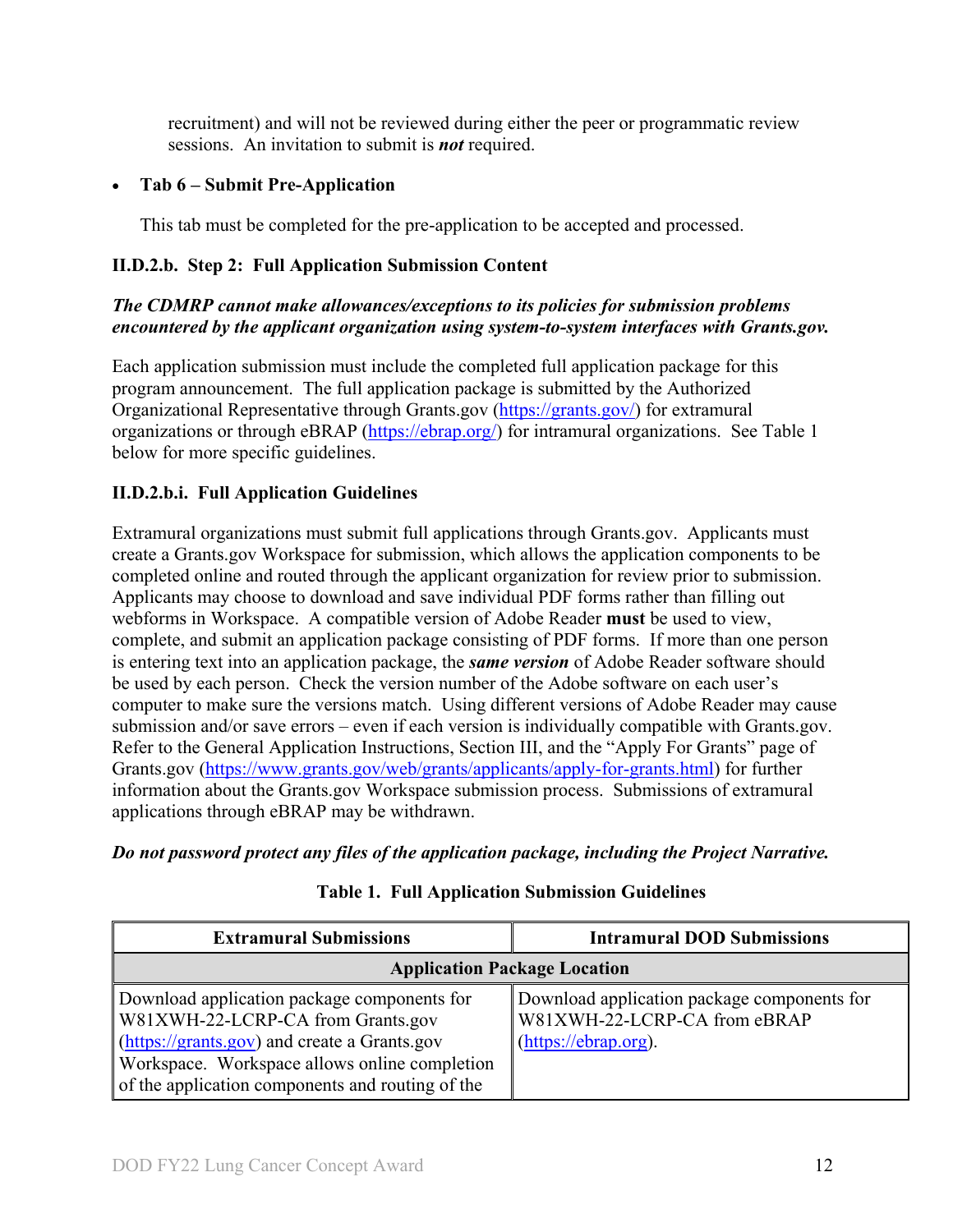| <b>Extramural Submissions</b>                                                                                                                                                                                                                                                                                                                                                                                                                                                                                                                                                                                                                                                                    | <b>Intramural DOD Submissions</b>                                                                                                                                                                                                                                                                                                                                                                                                                                                                                                                                                          |  |  |
|--------------------------------------------------------------------------------------------------------------------------------------------------------------------------------------------------------------------------------------------------------------------------------------------------------------------------------------------------------------------------------------------------------------------------------------------------------------------------------------------------------------------------------------------------------------------------------------------------------------------------------------------------------------------------------------------------|--------------------------------------------------------------------------------------------------------------------------------------------------------------------------------------------------------------------------------------------------------------------------------------------------------------------------------------------------------------------------------------------------------------------------------------------------------------------------------------------------------------------------------------------------------------------------------------------|--|--|
| application package through the applicant<br>organization for review prior to submission.                                                                                                                                                                                                                                                                                                                                                                                                                                                                                                                                                                                                        |                                                                                                                                                                                                                                                                                                                                                                                                                                                                                                                                                                                            |  |  |
| <b>Full Application Package Components</b>                                                                                                                                                                                                                                                                                                                                                                                                                                                                                                                                                                                                                                                       |                                                                                                                                                                                                                                                                                                                                                                                                                                                                                                                                                                                            |  |  |
| <b>SF424 Research &amp; Related Application for</b><br>Federal Assistance Form: Refer to the General<br>Application Instructions, Section III.A.1, for<br>detailed information.                                                                                                                                                                                                                                                                                                                                                                                                                                                                                                                  | Tab 1 – Summary: Provide a summary of the<br>application information.<br>Tab 2 – Application Contacts: This tab will be<br>pre-populated by eBRAP; add Authorized<br>Organizational Representative.                                                                                                                                                                                                                                                                                                                                                                                        |  |  |
| Descriptions of each required file can be found<br>under Full Application Submission Components:<br><b>Attachments</b><br>Research & Related Personal Data<br>Research & Related Senior/Key Person<br>$\bullet$<br>Profile (Expanded)<br><b>Research &amp; Related Budget</b><br>$\bullet$<br><b>Project/Performance Site Location(s) Form</b><br><b>Research &amp; Related Subaward Budget</b><br><b>Attachment(s)</b> Form                                                                                                                                                                                                                                                                     | Tab 3 - Full Application Files: Upload files<br>under each Application Component in eBRAP.<br>Descriptions of each required file can be found<br>under Full Application Submission Components:<br><b>Attachments</b><br><b>Key Personnel</b><br><b>Budget</b><br><b>Performance Sites</b><br>Tab 4 – Application and Budget Data: Review<br>and edit proposed project start date, proposed end<br>date, and budget data pre-populated from the<br>Budget Form.                                                                                                                             |  |  |
| <b>Application Package Submission</b>                                                                                                                                                                                                                                                                                                                                                                                                                                                                                                                                                                                                                                                            |                                                                                                                                                                                                                                                                                                                                                                                                                                                                                                                                                                                            |  |  |
| <b>Create a Grants.gov Workspace.</b><br>Add participants (investigators and Business<br>Officials) to Workspace, complete all required<br>forms, and check for errors before submission.<br><b>Submit a Grants.gov Workspace Package.</b><br>An application may be submitted through<br>Workspace by clicking the "Sign and Submit"<br>button on the "Manage Workspace" page, under<br>the "Forms" tab. Grants.gov recommends<br>submission of the application package at least<br>24-48 hours prior to the close date to allow time<br>to correct any potential technical issues that may<br>disrupt the application submission.<br><b>Note:</b> If either the Project Narrative or the budget | <b>Submit package components to eBRAP</b><br>(https://ebrap.org).<br>Tab 5 - Submit/Request Approval Full<br>Application: After all components are uploaded<br>and prior to the full application submission<br>deadline, enter your password in the space<br>provided next to "Enter Your Password Here" and<br>press the "Submit Full Application" button.<br>eBRAP will notify your Resource Manager/<br>Comptroller/Task Area Manager or equivalent<br>Business Official by email. Do not password<br>protect any files of the application package,<br>including the Project Narrative. |  |  |
| fails eBRAP validation or needs to be modified, an<br>updated Grants.gov application package must be<br>submitted via Grants.gov as a "Changed/Corrected<br>Application" with the previous Grants.gov<br>Tracking ID <i>prior to</i> the application submission                                                                                                                                                                                                                                                                                                                                                                                                                                  |                                                                                                                                                                                                                                                                                                                                                                                                                                                                                                                                                                                            |  |  |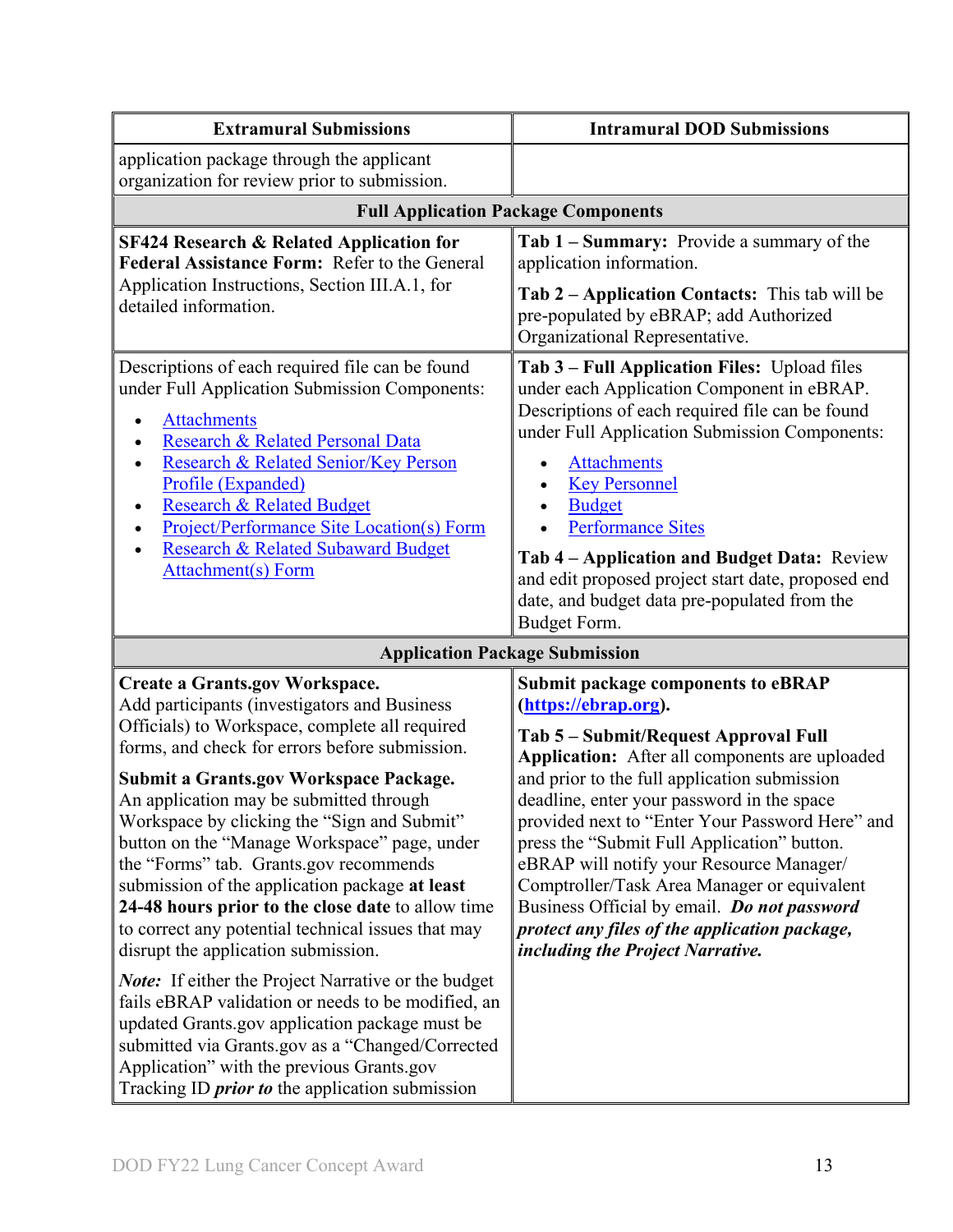| <b>Intramural DOD Submissions</b>                                                                                                                                                                                                                                                                                                                                                                                                                                                                                                                                                                                                                                                        |
|------------------------------------------------------------------------------------------------------------------------------------------------------------------------------------------------------------------------------------------------------------------------------------------------------------------------------------------------------------------------------------------------------------------------------------------------------------------------------------------------------------------------------------------------------------------------------------------------------------------------------------------------------------------------------------------|
|                                                                                                                                                                                                                                                                                                                                                                                                                                                                                                                                                                                                                                                                                          |
| <b>Application Verification Period</b>                                                                                                                                                                                                                                                                                                                                                                                                                                                                                                                                                                                                                                                   |
| After eBRAP has processed the full application,<br>the organizational Resource Manager/Comptroller/<br>Task Area Manager or equivalent Business<br>Official and PI will receive email notification of<br>this status and will be able to view and modify<br>application components in eBRAP. During the<br>application verification period, the full application<br>package may be modified with the exception of<br>the Project Narrative and Research & Related<br><b>Budget Form.</b> Your Resource Manager/<br>Comptroller/Task Area Manager or equivalent<br>Business Official should log into eBRAP to review<br>and to approve prior to the application verification<br>deadline. |
| <b>Further Information</b>                                                                                                                                                                                                                                                                                                                                                                                                                                                                                                                                                                                                                                                               |
| Refer to the General Application Instructions,<br>Section IV, for further information regarding<br>eBRAP requirements.                                                                                                                                                                                                                                                                                                                                                                                                                                                                                                                                                                   |
|                                                                                                                                                                                                                                                                                                                                                                                                                                                                                                                                                                                                                                                                                          |

#### *Reviewers will be blinded to the identity of the PI, collaborator(s), and their organization(s).*

Due to the blinded nature of the review process, identifying or making references to the PI, collaborator(s), or their organization(s) in the Project Narrative; List of Abbreviations, Acronyms, and Symbols; or the Relevance to Military Health Statement is prohibited and will result in administrative rejection of the application. In addition, the use of "I," "we," "our," "this organization," or similar phrases that refer to the PI, collaborator(s), or their organization(s) through the references listed, or the use of formatting (e.g., bolding, underlining, names in headers/footers), inclusion of citations to unpublished manuscripts, inclusion of URLs (uniform resource locators, or web addresses), or in any other way highlighting the names of the PI, collaborator(s), or their organization(s), is prohibited and will result in administrative rejection of the application and preclude invitation to submit a full application.

The following forms **are required** but will not be forwarded for peer review or programmatic review: Research & Related Budget, Research & Related Subaward Budget Attachment(s) Form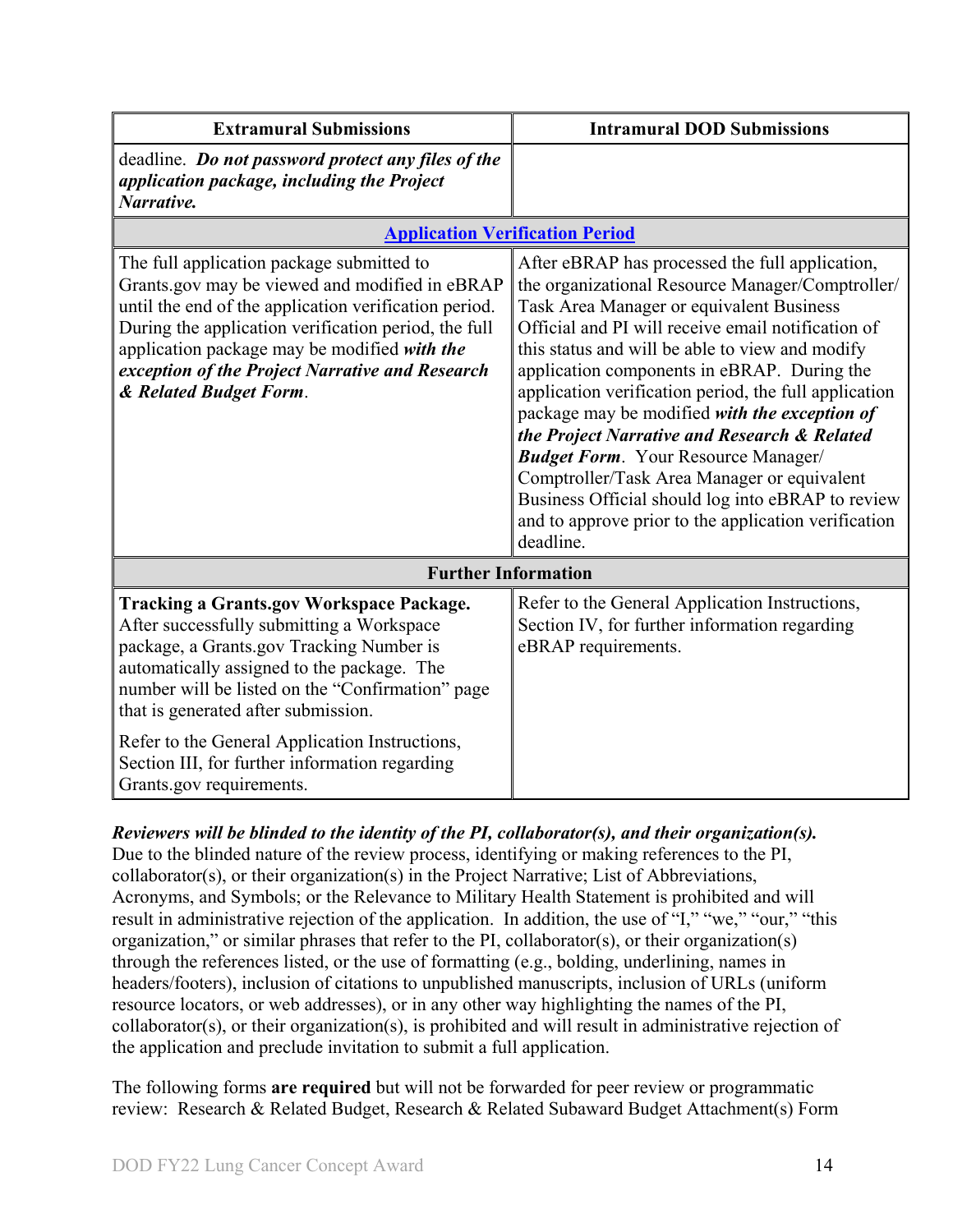(if applicable), biographical sketch, previous/current/pending support, and Project/Performance Site Location(s) Form. These documents will be used for administrative purposes only.

The full application package must be submitted using the unique eBRAP log number to avoid delays in application processing.

#### <span id="page-14-0"></span>**II.D.2.b.ii. Full Application Submission Components**

#### • **Extramural Applications Only**

**SF424 Research & Related Application for Federal Assistance Form:** Refer to the General Application Instructions, Section III.A.1, for detailed information.

#### • **Extramural and Intramural Applications**

#### <span id="page-14-1"></span>**Attachments:**

#### *Each attachment to the full application components must be uploaded as an individual file in the format specified and in accordance with the formatting guidelines listed in the General Application Instructions, Appendix 4.*

For all attachments, ensure that the file names are consistent with the guidance. Attachments will be rejected if the file names are longer than 50 characters or have incorrect file names that contain characters other than the following: A-Z, a-z, 0-9, underscore, hyphen, space, and period. In addition, there are file size limits that may apply in some circumstances. Individual attachments may not exceed 20 megabytes (MB), and the file size for the entire full application package may not exceed 200 MB.

#### ○ **Attachment 1: Project Narrative (two-page limit): Upload as**

**"ProjectNarrative.pdf".** The page limit of the Project Narrative applies to text and nontext elements (e.g., figures, tables, graphs, photographs, diagrams, chemical structures, drawings) used to describe the project. Inclusion of URLs (uniform resource locators) that provide additional information to expand the Project Narrative and could confer an unfair competitive advantage is prohibited and may result in administrative withdrawal of the application.

Describe the proposed project in detail using the outline below. Due to the blinded nature of the review process, *do not include information that identifies or refers to the PI, collaborator(s), or their organization(s). While the inclusion of preliminary data is not prohibited, the strength of the application should not rely on preliminary data.*

- **Innovation:** Describe how the proposed project is innovative in one or more of the following ways: challenges accepted paradigms, concepts or questions, research methods or technologies, adaptations of existing methods or technologies, or other ways and may lead to new areas of research. Innovation should be the primary feature of the proposed study and be more than an incremental advance beyond ongoing or published research.
- **Rationale:** Clearly articulate the rationale for the proposed research.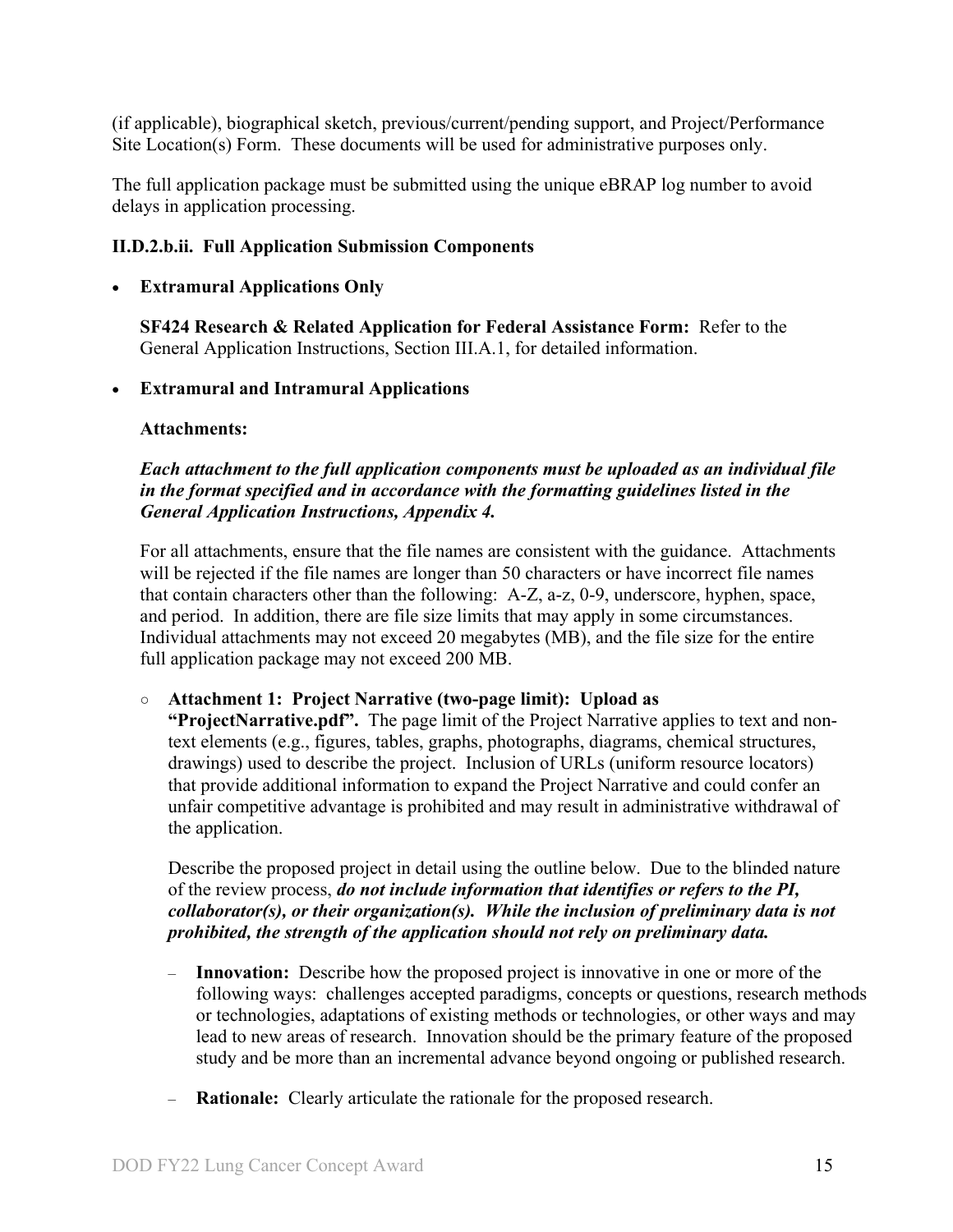- **Objectives:** State concisely the specific aims and research strategy of the study. *Projects involving human subjects or specimens must be either exempt under 32 CFR 219.104(d) or eligible for expedited review (21 CFR 56.110).*
- **Methods:** Describe the experimental design, methods, and analyses, including appropriate controls, if applicable. Address potential problem areas and present alternative methods and approaches.
- **Impact:** Describe how the proposed research is relevant to at least one of the LCRP Areas of Emphasis in a way that is consistent with the program's goals. Provide a brief statement describing the impact, either short-term or long-term, on how this project will lead to an original and important contribution toward advancing basic, translational, or clinical lung cancer research, or on the quality of life of individuals with lung cancer. Describe how the research has the potential to generate preliminary data that can be used as a foundation for future research projects.
- **Attachment 2: Supporting Documentation: Combine and upload as a single file named "Support.pdf".** Start each document on a new page. If documents are scanned to PDF, the lowest resolution (100 to 150 dpi) should be used. The Supporting Documentation attachment should not include additional information such as figures, tables, graphs, photographs, diagrams, chemical structures, or drawings. These items should be included in the Project Narrative.

#### *There are no page limits for any of these components unless otherwise noted. Include only those components described below; inclusion of items not requested or viewed as an extension of the Project Narrative will result in the removal of those items or may result in administrative withdrawal of the application.*

- **References Cited (five-citation limit):** List the references cited (including URLs, if available) in the Project Narrative using a standard reference format that includes the full citation (i.e., author[s], year published, title of reference, source of reference, volume, chapter, page numbers, and publisher, as appropriate). Do not include URLs that identify the PI, collaborator(s), or the organization(s) of the PI or collaborator(s).
- **List of Abbreviations, Acronyms, and Symbols:** Provide a list of abbreviations, acronyms, and symbols.

#### *Do not include information that identifies the PI, collaborator(s), or the organization(s) of the PI or collaborator(s).*

- **Attachment 3: Technical Abstract (one-page limit): Upload as "TechAbs.pdf".** The technical abstract is used by all reviewers. Abstracts of all funded research projects will be posted publicly. *Do not include proprietary or confidential information.* Use only characters available on a standard QWERTY keyboard. Spell out all Greek letters, other non-English letters, and symbols. Graphics are not allowed.
	- Not required at time of submission. Leave Attachment 3 space blank.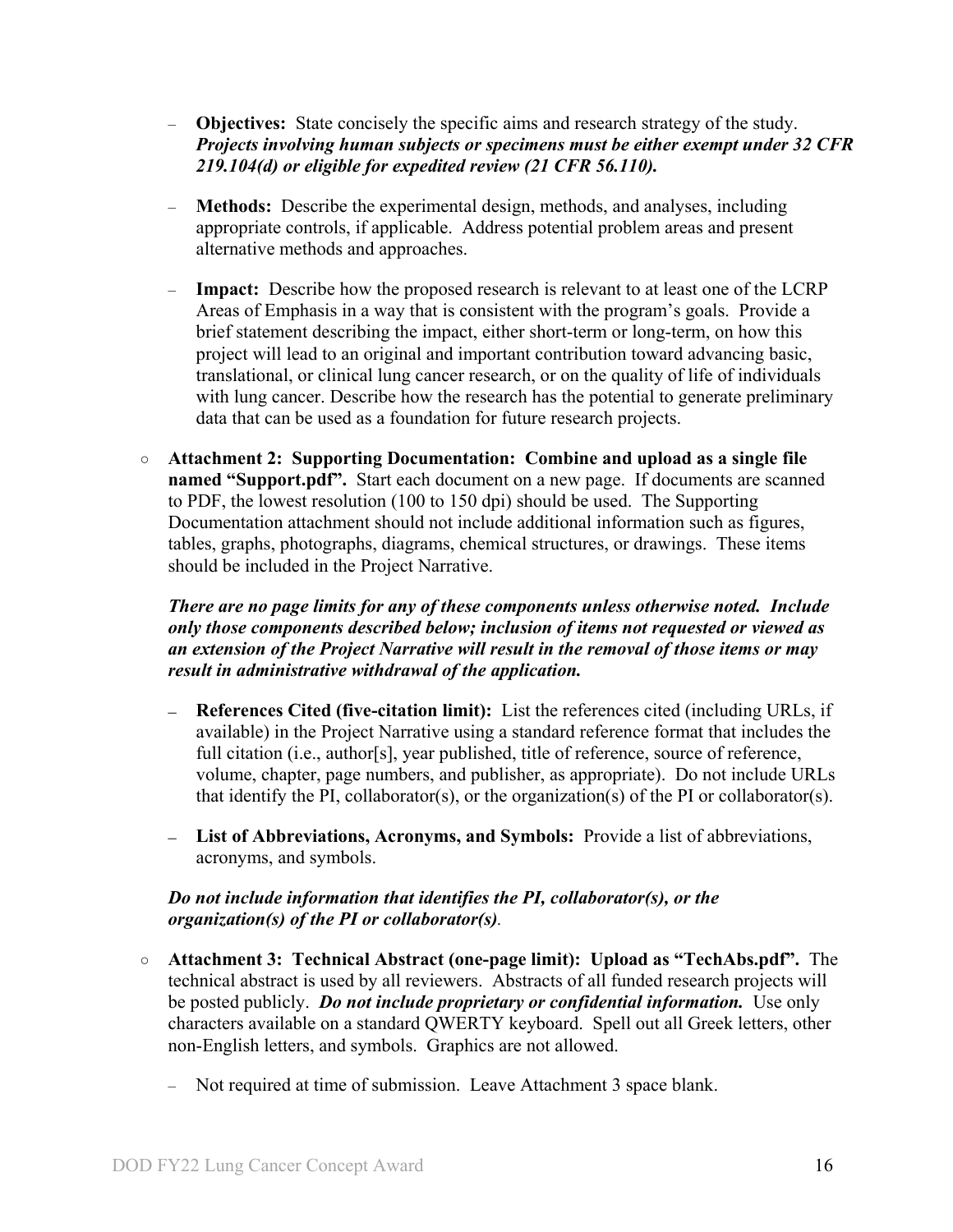- If the application is under consideration for funding, the USAMRAA will request the Technical Abstract from the applicant. No commitment on the part of the government should be inferred from the request. An award document, signed by the Grants Officer, will be provided to the applicant organization for successful applications as described in Section II.F, [Federal Award Administration Information.](#page-24-1)
- **Attachment 4: Lay Abstract (one-page limit): Upload as "LayAbs.pdf".** The lay abstract is used by all reviewers. Abstracts of all funded research projects will be posted publicly. *Do not include proprietary or confidential information*. *Do not duplicate the technical abstract.* Use only characters available on a standard QWERTY keyboard. Spell out all Greek letters, other non-English letters, and symbols. Graphics are not allowed.
	- Not required at time of submission. Leave Attachment 4 space blank.
	- If the application is under consideration for funding, the USAMRAA will request the Lay Abstract from the applicant. No commitment on the part of the government should be inferred from the request. An award document, signed by the Grants Officer, will be provided to the applicant organization for successful applications as described in Section II.F, [Federal Award Administration Information.](#page-24-1)
- **Attachment 5: Statement of Work (one-page limit): Upload as "SOW.pdf".** The suggested Statement of Work (SOW) format and examples specific to different types of research projects are available on the eBRAP "Funding Opportunities & Forms" web page [\(https://ebrap.org/eBRAP/public/Program.htm\)](https://ebrap.org/eBRAP/public/Program.htm). Recommended strategies for assembling the SOW can be found at [https://ebrap.org/eBRAP/public/Program.htm.](https://ebrap.org/eBRAP/public/Program.htm)

For the Concept Award mechanism, refer to the "*Suggested SOW Strategy Generic Research*" document for guidance on preparing the SOW and use the blank SOW format titled "Suggested SOW Format." The SOW must be in PDF format prior to attaching.

The SOW should indicate a feasible plan and timeline to conduct the research. The SOW must include specific research milestones to be accomplished by the end of each year in the period of performance.

○ **Attachment 6: Relevance to Military Health Statement (one-page limit): Upload as "MilRelevance.pdf".** *Do not include information that identifies the PI, collaborator(s), or their organization(s). The Relevance to Military Health Statement will be evaluated by the FY22 LCRP Programmatic Panel during programmatic review only***.** Identify how the proposed research will support mission readiness through filling a gap in cancer prevention, early detection/diagnosis, prognosis, treatment, quality of life and/or survivorship that may have a profound impact on the health and well-being of Service Members, their families, Veterans, or other beneficiaries. Articulate how the proposed research will advance the knowledge and understanding of cancer, patient care, and/or treatment options in the MHS for the benefit of active-duty Service Members, Veterans, and other military beneficiaries. Describe the anticipated short- and/or longterm outcomes of the proposed research and their potential impact on the basic health,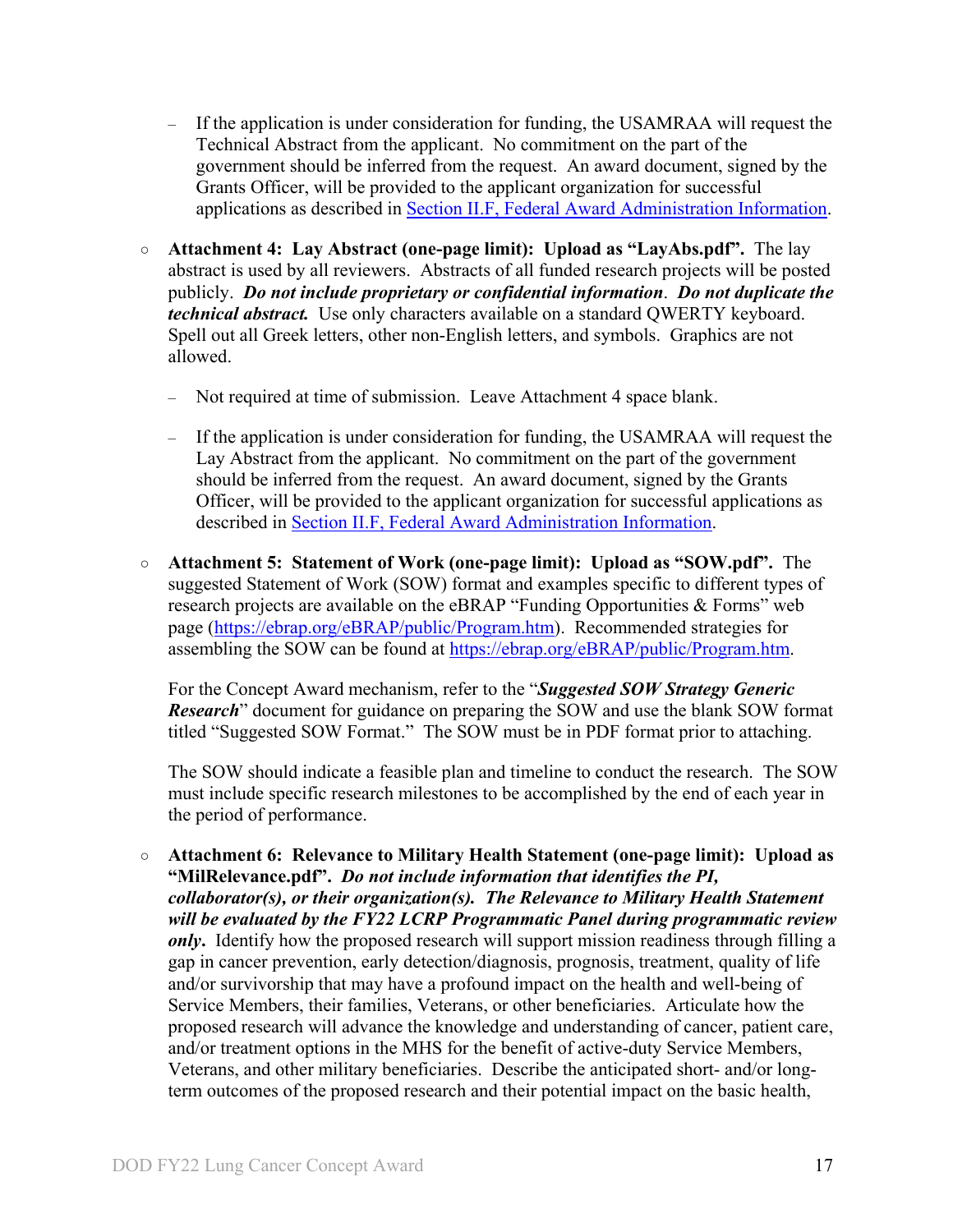welfare, and/or psychosocial wellness of active-duty Service Members, Veterans, and other military beneficiaries. If active duty military, military families, and/or Veteran population(s) will be used in the proposed research project, describe the population(s), the appropriateness of the population(s) for the proposed study, and the feasibility of using the population. If a non-military population will be used for the proposed research project, explain how the population simulates the targeted population (i.e., Armed Forces, their family members, and/or the Veteran population).

- **Attachment 7: Use of DOD Resources (if applicable): Upload as "DODResources.pdf".** Provide a letter of support signed by the lowest-ranking person with approval authority confirming access to active-duty military populations and/or DOD resources or databases.
- **Attachment 8: Use of VA Resources (if applicable): Upload as "VAResources.pdf".** Provide a letter of support from the VA Facility Director(s) or individual designated by the VA Facility Director(s), such as the Associate Chief of Staff for Research and Development (ACOS/R&D) or Clinical Service Chief, confirming access to VA patients, resources, and/or VA research space. For VA PIs, if the VA non-profit corporation is not identified as the applicant institution for administering the funds, include a letter from the VA ACOS/R&D confirming this arrangement and identifying the institution that will administer the funds associated with the proposed research.
- **Attachment 9: Representations, if applicable (extramural submissions only): Upload as "RequiredReps.pdf".** All extramural applicants must complete and submit the Required Representations template available on eBRAP [\(https://ebrap.org/eBRAP/](https://ebrap.org/eBRAP/public/Program.htm) [public/Program.htm\)](https://ebrap.org/eBRAP/public/Program.htm). For more information, see the General Application Instructions, Appendix 5, Section B, Representations.
- <span id="page-17-0"></span>○ **Attachment 10: Suggested Collaborating DOD Military Facility Budget Format, if applicable: Upload as "MFBudget.pdf".** If a military facility (MHS facility, research laboratory, medical treatment facility, dental treatment facility, or a DOD activity embedded with a civilian medical center) will be a collaborator in performance of the project, complete a separate budget, using "Suggested Collaborating DOD Military Facility Budget Format", available for download on the eBRAP "Funding Opportunities & Forms" web page [https://ebrap.org/eBRAP/public/Program.htm\)](https://ebrap.org/eBRAP/public/Program.htm), including a budget justification, for each military facility as instructed. The costs per year should be included on the Grants.gov Research & Related Budget Form under subaward costs. Refer to the General Application Instructions, Section III.A.8, for detailed information.

#### • **Extramural and Intramural Applications**

To evaluate compliance with Title IX of the Education Amendments of 1972 (20 USC 1681[a] et seq.), the DOD is collecting certain demographic and career information to be able to assess the success rates of women who are proposed for key roles in applications in science, technology, engineering, and/or mathematics (STEM) disciplines. To enable this assessment, each application must include the following forms completed as indicated.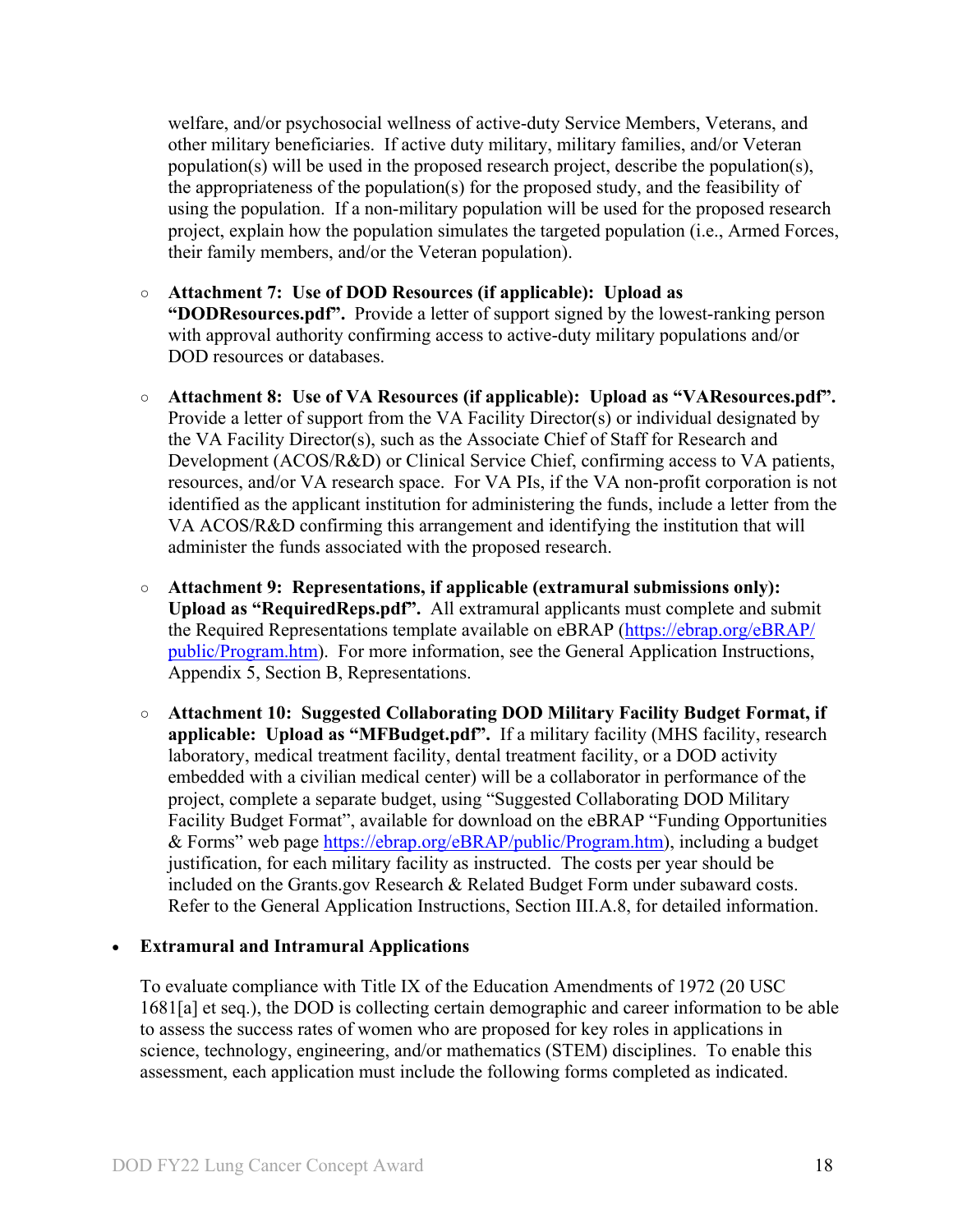<span id="page-18-0"></span>**Research & Related Personal Data:** For extramural submissions (via Grants.gov), refer to the General Application Instructions, Section III.A.3, and for intramural submissions (via eBRAP), refer to the General Application Instructions, Section IV.A.2, for detailed information.

<span id="page-18-1"></span>**Research & Related Senior/Key Person Profile (Expanded):** For extramural submissions (via Grants.gov), refer to the General Application Instructions, Section III.A.4, and for intramural submissions (via eBRAP), refer to the General Application Instructions, Section IV.A.3, for detailed information.

- PI Biographical Sketch (five-page limit): Upload as "Biosketch\_LastName.pdf". The suggested biographical sketch format is available on the "Funding Opportunities & Forms" web page [\(https://ebrap.org/eBRAP/public/Program.htm\)](https://ebrap.org/eBRAP/public/Program.htm) in eBRAP. The National Institutes of Health Biographical Sketch may also be used. All biographical sketches should be submitted in uneditable PDF format.
- PI Previous/Current/Pending Support (no page limit): Upload as "Support\_LastName.pdf".
	- For extramural submissions, refer to the General Application Instructions, Section III.A.4, for detailed information.
	- For intramural submissions, refer to the General Application Instructions, Section IV.A.3, for detailed information.
- Key Personnel Biographical Sketches (five-page limit each): Upload as "Biosketch\_LastName.pdf".
- Key Personnel Previous/Current/Pending Support (no page limit): Upload as "Support\_LastName.pdf".
	- For extramural submissions, refer to the General Application Instructions, Section III.A.4, for detailed information.
	- For intramural submissions, refer to the General Application Instructions, Section IV.A.3, for detailed information.

<span id="page-18-2"></span>**Research & Related Budget:** For extramural submissions (via Grants.gov), refer to the General Application Instructions, Section III.A.5, and for intramural submissions (via eBRAP), refer to the General Application Instructions, Section IV.A.4, for detailed information.

**Budget Justification (no page limit): Upload as "BudgetJustification.pdf".** The budget justification for the entire period of performance must be uploaded to the Research & Related Budget after completion of the budget for Period 1.

<span id="page-18-3"></span>**Project/Performance Site Location(s) Form:** For extramural submissions (via Grants.gov), refer to the General Application Instructions, Section III.A.6, and for intramural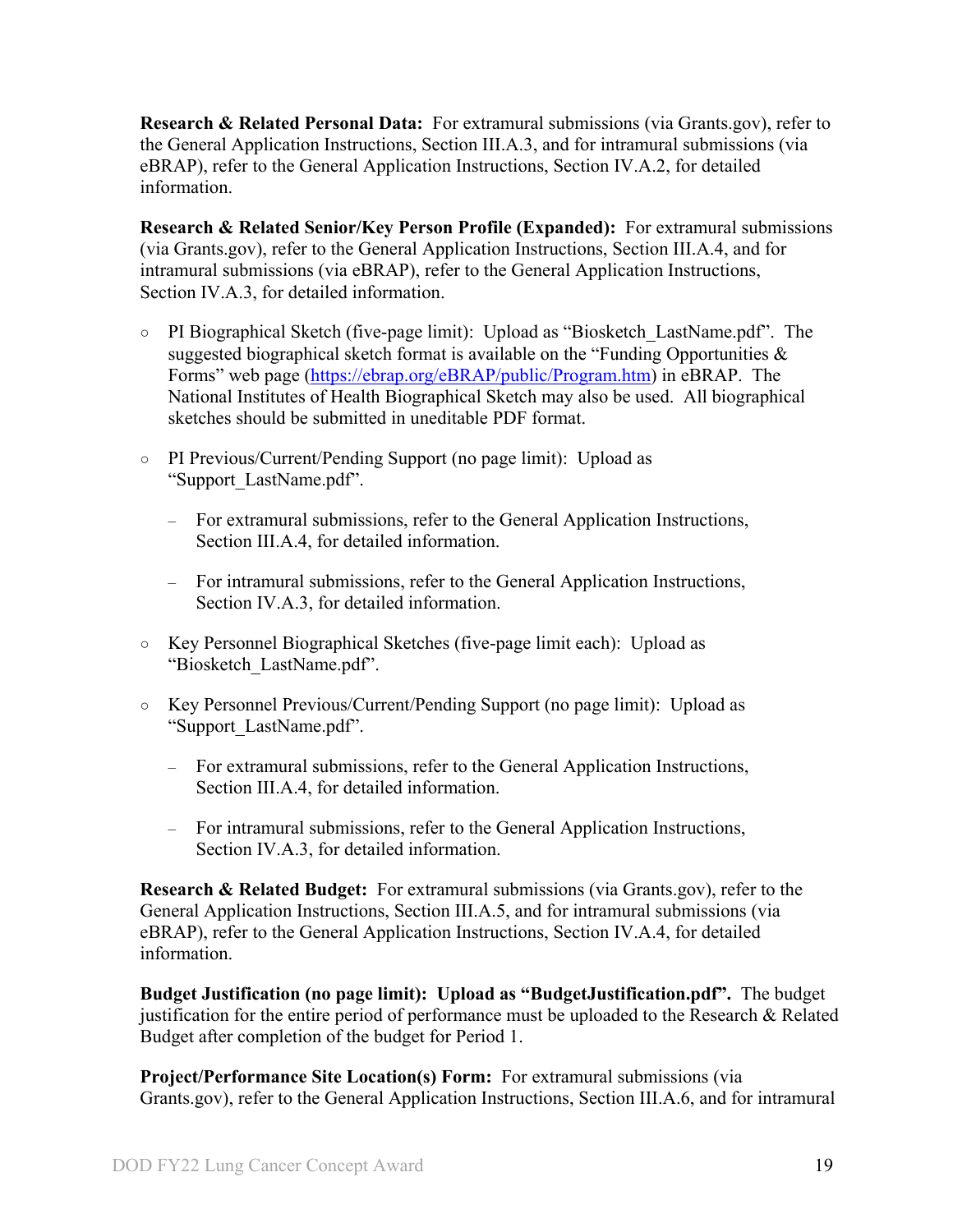submissions (via eBRAP), refer to the General Application Instructions, Section IV.A.5, for detailed information.

## • **Extramural Applications Only**

<span id="page-19-2"></span>**Research & Related Subaward Budget Attachment(s) Form (if applicable):** Refer to the General Application Instructions, Section III.A.7, for detailed information.

- **Extramural Subaward:** Complete the Research & Related Subaward Budget Form through Grants.gov. (Refer to the General Application Instructions, Section III.A.7, for detailed information.) Verify subaward budget(s) and budget justification forms are present in eBRAP during the application verification period. If these components are missing, upload them to eBRAP before the end of the application verification period.
- **Intramural DOD Collaborator(s):** Complete the "Suggested Collaborating DOD Military Facility Budget Format" and upload to Grants.gov attachment form as [Attachment 10.](#page-17-0) (Refer to the General Application Instructions, Section IV.A.4, for detailed information.) Each Intramural DOD Collaborator should include costs per year on the Grants.gov Research & Related Budget Form under subaward costs.

## <span id="page-19-0"></span>**II.D.3. Unique Entity Identifier (UEI) and System for Award Management (SAM)**

The applicant organization must be registered as an entity in SAM [\(https://www.sam.gov/SAM/\)](https://www.sam.gov/SAM/) and receive confirmation of an "Active" status before submitting an application through Grants.gov. As published in the Federal Register, July 10, 2019, [\(https://www.federalregister.gov/documents/2019/07/10/2019-14665/unique-entity-id-standard](https://www.federalregister.gov/documents/2019/07/10/2019-14665/unique-entity-id-standard-for-awards-management)[for-awards-management\)](https://www.federalregister.gov/documents/2019/07/10/2019-14665/unique-entity-id-standard-for-awards-management), the UEI for awards management generated through SAM will be used instead of the Data Universal Numbering System (DUNS) number as of April 2022. *All federal awards including, but not limited to, contracts, grants, and cooperative agreements will use the UEI.* USAMRDC will transition to use of the UEI beginning with FY22 announcements and utilize the latest SF424, which includes the UEI. The DUNS will no longer be accepted. Applicant organizations will not go to a third-party website to obtain an identifier. During the transition, your SAM registration will automatically be assigned a new UEI displayed in SAM. (For more information, visit the General Services Administration: [https://www.gsa.gov/about](https://www.gsa.gov/about-us/organization/federal-acquisition-service/office-of-systems-management/integrated-award-environment-iae/iae-information-kit/unique-entity-identifier-update)[us/organization/federal-acquisition-service/office-of-systems-management/integrated-award](https://www.gsa.gov/about-us/organization/federal-acquisition-service/office-of-systems-management/integrated-award-environment-iae/iae-information-kit/unique-entity-identifier-update)[environment-iae/iae-information-kit/unique-entity-identifier-update.](https://www.gsa.gov/about-us/organization/federal-acquisition-service/office-of-systems-management/integrated-award-environment-iae/iae-information-kit/unique-entity-identifier-update)) Current SAM.gov registrants are assigned their UEI and can view it within SAM.gov. *Authorized Organizational Representatives with existing eBRAP accounts should update their organizational profile to include the UEI prior to submission of the full application to Grant.gov (see Section II.D.4, Submission Dates and Times below).* Refer to the General Application Instructions, Section III, for further information regarding Grants.gov requirements.

## <span id="page-19-1"></span>**II.D.4. Submission Dates and Times**

All submission dates and times are indicated in [Section I, Overview of the Funding Opportunity.](#page-0-1) Pre-application and application submissions are required. The pre-application and application submission process should be started early to avoid missing deadlines. There are no grace periods. Failure to meet either of these deadlines will result in submission rejection.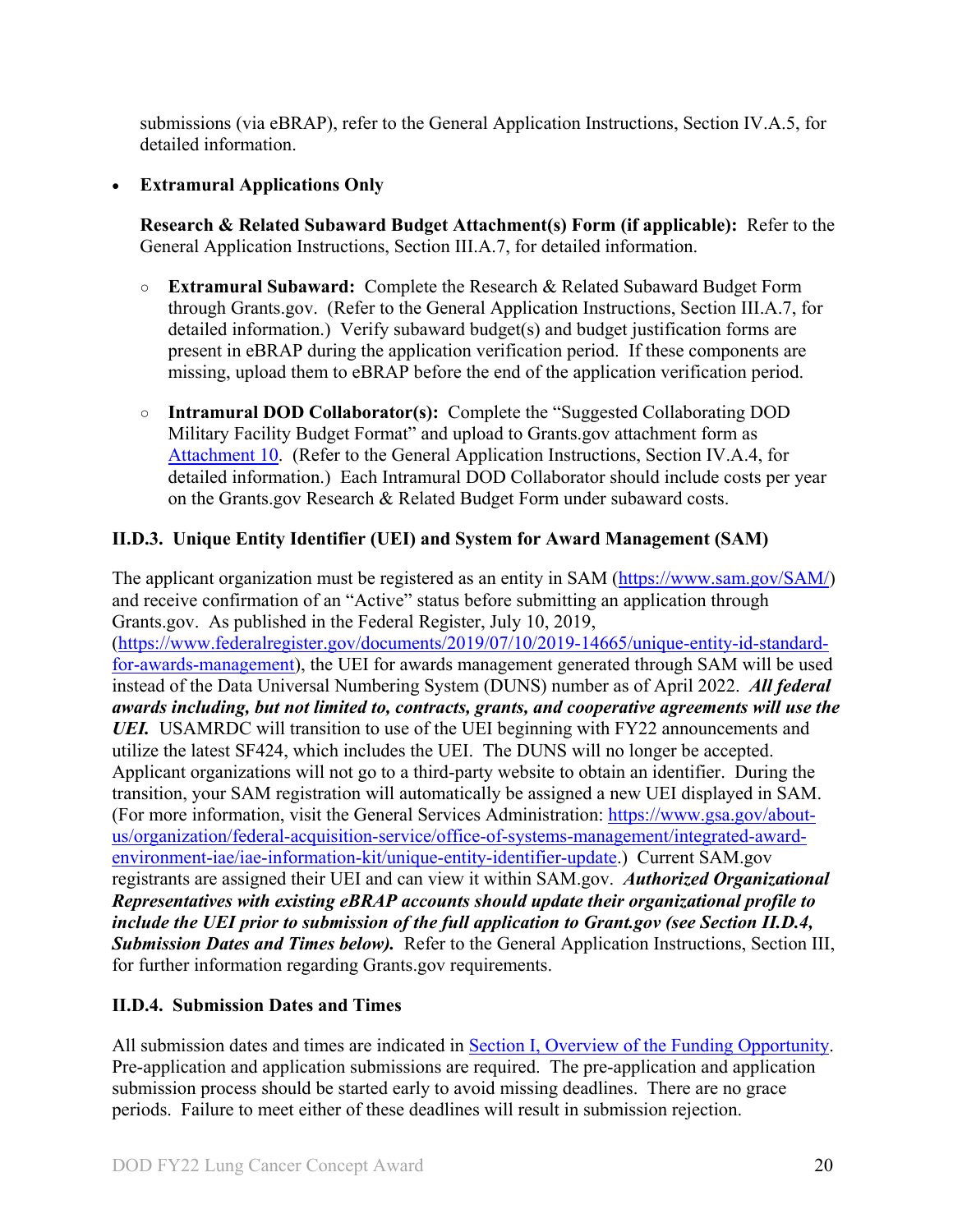#### <span id="page-20-1"></span>**Applicant Verification of Full Application Submission in eBRAP**

*For Both Extramural and Intramural Applicants:* eBRAP allows an organization's representatives and PIs to view and modify the full application submissions associated with them. Following retrieval and processing of the full application, eBRAP will notify the organizational representatives and PI by email to log into eBRAP to review, modify, and verify the full application submission. eBRAP will validate full application files against the specific program announcement requirements, and discrepancies will be noted in an email to the PI and in the "Full Application Files" tab in eBRAP. eBRAP does not confirm the accuracy of file content. Application viewing, modification, and verification in eBRAP are strongly recommended, but not required. It is the applicant's responsibility to review all application components and ensure proper ordering as specified in the program announcement. *If either the Project Narrative or the budget fails eBRAP validation or needs to be modified, an updated full application package must be submitted prior to the application submission deadline. The Project Narrative and Research & Related Budget Form cannot be changed after the application submission deadline.* Other application components may be changed until the end of the [application verification period.](#page-0-0) Verify that subaward budget(s) and budget justification forms are present in eBRAP during the application verification period. If these components are missing, upload them to eBRAP before the end of the application verification period. After the end of the application verification period, the full application cannot be modified.

*Extramural Submission:* The full application package submitted to Grants.gov may be viewed and modified in eBRAP until the end of the application verification period. During the application verification period, the full application package, *with the exception of the Project Narrative and Budget Form,* may be modified.

*Intramural DOD Submission:* After eBRAP has processed the full application, the organizational Resource Manager/Comptroller/Task Area Manager or equivalent Business Official and PI will receive email notification of the status and will be able to view and modify application components in eBRAP. During the application verification period, the full application package, *with the exception of the Project Narrative and Budget Form*, may be modified. The Resource Manager/Comptroller/Task Area Manager or equivalent Business Official should log into eBRAP to review and to approve the application package prior to the application verification deadline.

*For All Submissions:* Verify that subaward budget(s) with budget justification are present in eBRAP during the application verification period. If these components are missing, upload them to eBRAP before the end of the application verification period.

#### <span id="page-20-0"></span>**II.D.5. Funding Restrictions**

The maximum period of performance is **1** year.

The anticipated direct costs budgeted for the entire period of performance will not exceed **\$100,000**. If indirect cost rates have been negotiated, indirect costs are to be budgeted in accordance with the organization's negotiated rate. No budget will be approved by the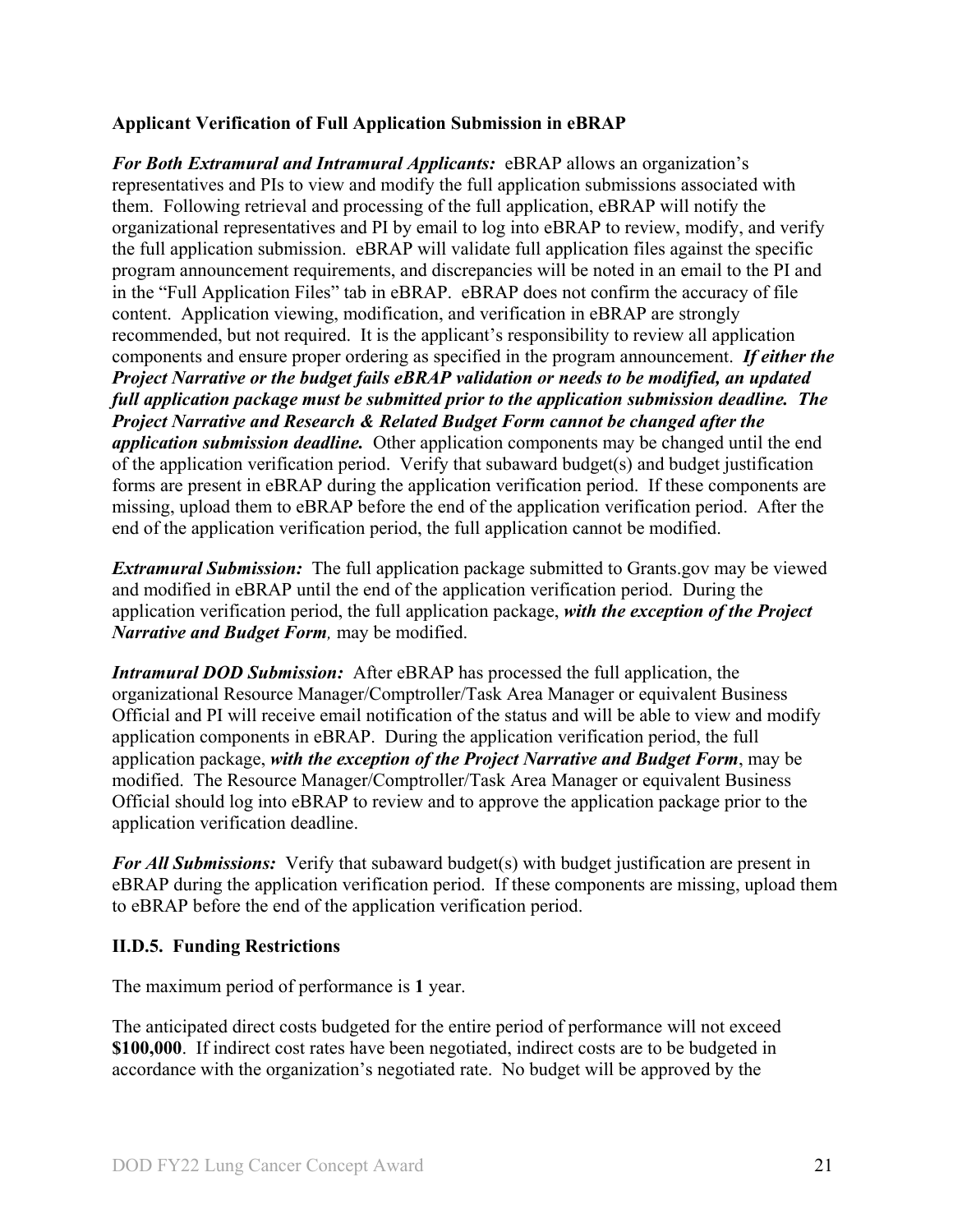government exceeding **\$100,000** direct costs or using an indirect cost rate exceeding the organization's negotiated rate.

All direct and indirect costs of any subaward or contract must be included in the total direct costs of the primary award.

The applicant may request the entire maximum funding amount for a project that may have a period of performance less than the maximum **1** year.

For this award mechanism, direct costs may be requested for (not all-inclusive):

- Travel in support of multidisciplinary collaborations.
- Costs for one investigator to travel to one scientific/technical meeting per year. The intent of travel costs to scientific/technical meetings is to present project information or disseminate project results of the FY22 LCRP Concept Award.

Must not be requested for:

• Clinical trial costs

For extramural awards with an intragovernmental component, direct transfer of funds from an extramural award recipient to a DOD or other federal agency is not allowed except under very limited circumstances. Funding to intramural DOD and other federal agencies will be managed through a direct funds transfer. Intramural applicants are responsible for coordinating through their agency's procedures the use of contractual or assistance funding awards or other appropriate agreements to support extramural collaborators.

Refer to the General Application Instructions, Section III.A.5, for budget regulations and instructions for the Research & Related Budget. *For federal agencies or organizations collaborating with federal agencies, budget restrictions apply as are noted in the General Application Instructions, Section III.A.5***.**

#### <span id="page-21-0"></span>**II.D.6. Other Submission Requirements**

Refer to the General Application Instructions, Appendix 4, for detailed formatting guidelines.

## <span id="page-21-1"></span>**II.E. Application Review Information**

#### <span id="page-21-2"></span>**II.E.1. Criteria**

#### **II.E.1.a. Peer Review**

To determine technical merit, all applications will be evaluated according to the following **scored criteria**, which are of equal importance: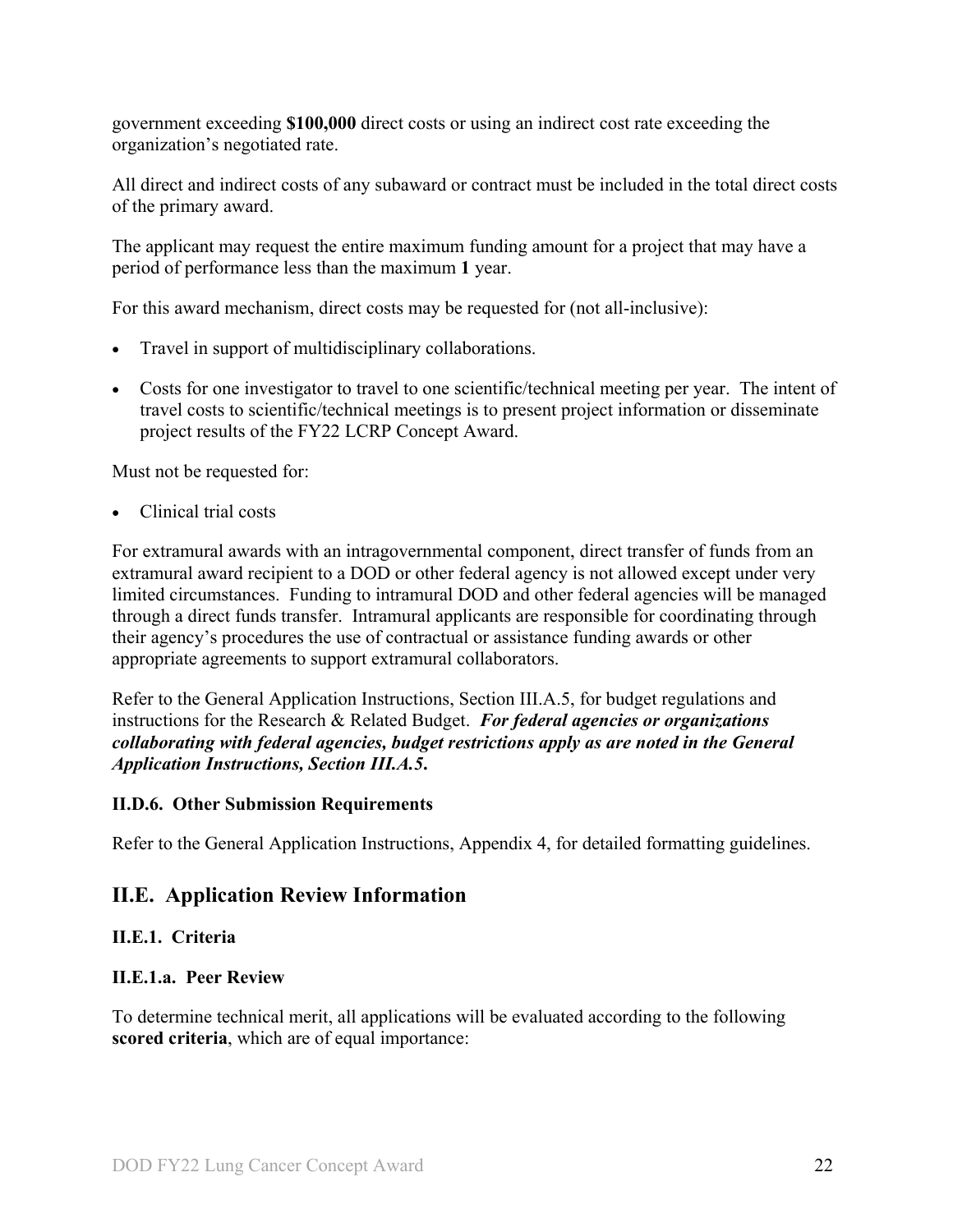#### • **Innovation**

- To what extent the proposed research is innovative in one or more of the following ways: challenges accepted paradigms, concept or question, research methods or technologies, adaptations of existing methods or technologies, or other ways.
- To what extent exploring the concept may lead to new areas of research.
- Whether the proposed research represents more than an incremental advance beyond ongoing or published research.

#### • **Impact**

- How well the proposed research addresses at least one of the LCRP Areas of Emphasis within the option selected.
- To what extent the research has the potential to generate preliminary data that can be used as a foundation for future research projects.
- $\circ$  To what extent the proposed research will, in the short or long term, lead to an original and important contribution toward advancing basic, translational, or clinical lung cancer research, or on the quality of life of individuals with lung cancer.

#### • **Research Strategy**

- To what degree the proposed research is supported by a sound scientific rationale.
- To what degree the experimental design and methodology are appropriate to address the stated objectives.

In addition, the following **unscored criteria** will also contribute to the overall evaluation of the application:

#### • **Application Presentation**

○ To what extent the writing, clarity, and presentation of the application components influence the review.

#### <span id="page-22-0"></span>**II.E.1.b. Programmatic Review**

To make funding recommendations and select the application(s) that, individually or collectively, will best achieve the program objectives, the following criteria are used by programmatic reviewers:

- Ratings and evaluations of the peer reviewers
- Relevance to the mission of the DHP and FY22 LCRP, as evidenced by the following:
	- Adherence to the intent of the award mechanism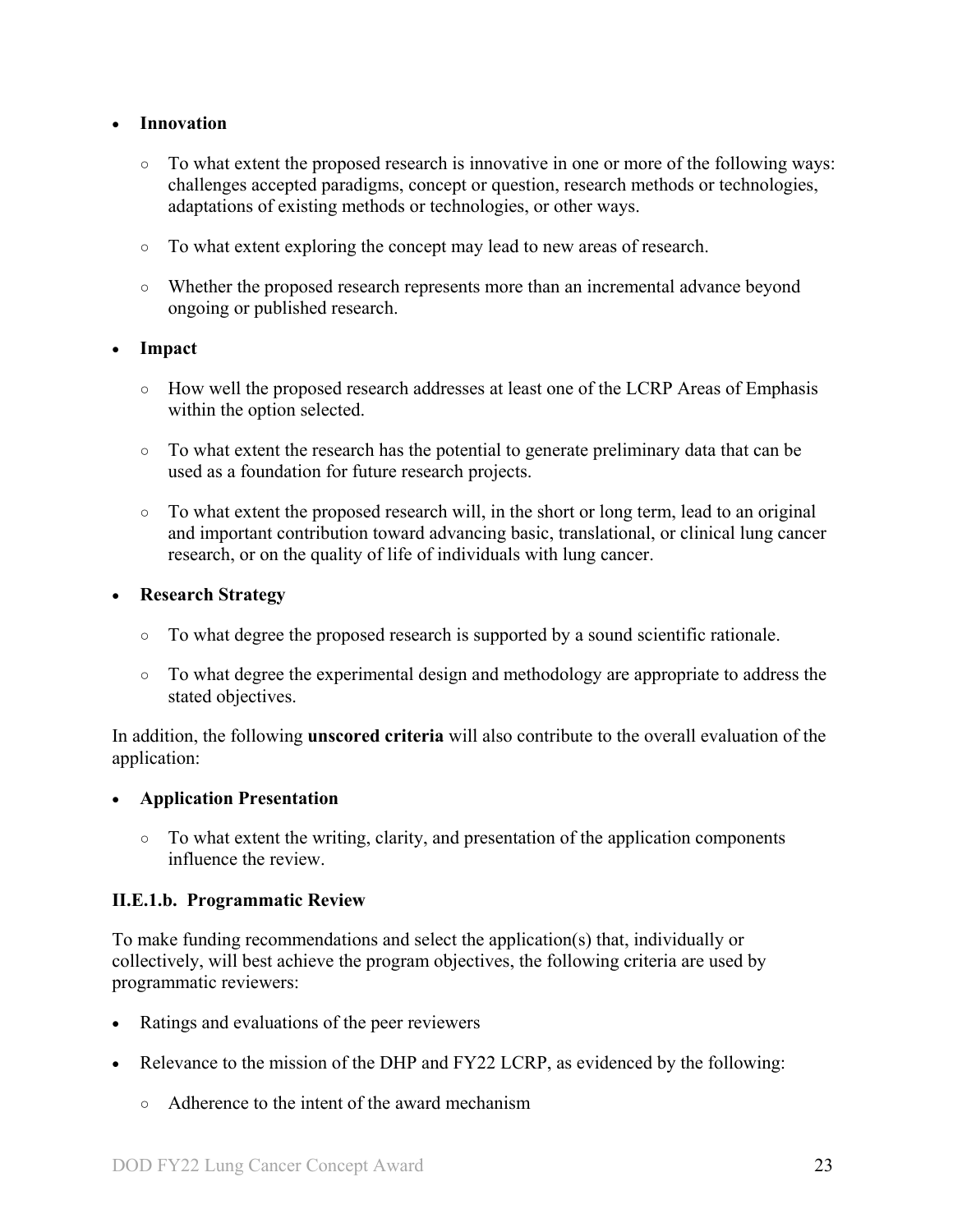- Program portfolio composition with consideration of the Care Delivery and Health Disparity option category and the Cancer Research Continuum option category
- Relative impact, innovation, and relevance to military health

#### <span id="page-23-0"></span>**II.E.2. Application Review and Selection Process**

All applications are evaluated by scientists, clinicians, and consumers in a two-tier review process. The first tier is **peer review**, the evaluation of applications against established criteria to determine technical merit, where each application is assessed for its own merit, independent of other applications. The second tier is **programmatic review**, a comparison-based process in which applications with high scientific and technical merit are further evaluated for programmatic relevance. Final recommendations for funding are made to the Commanding General. *The highest-scoring applications from the first tier of review are not automatically recommended for funding. Funding recommendations depend on various factors as described in Section [II.E.1.b, Programmatic Review.](#page-22-0)* Additional information about the two-tier process used by the CDMRP can be found at [https://cdmrp.army.mil/about/2tierRevProcess.](http://cdmrp.army.mil/about/2tierRevProcess) For this program announcement, reviewers at both tiers of review will be blinded to the identity of the PI, collaborator(s), and their organization(s). An information paper describing the funding recommendations and review process for the award mechanisms for the LCRP will be provided to the PI and posted on the CDMRP website.

All CDMRP review processes are conducted confidentially to maintain the integrity of the meritbased selection process. Panel members sign a statement declaring that application and evaluation information will not be disclosed outside the panel. Violations of confidentiality can result in the dissolving of a panel(s) and other corrective actions. In addition, personnel at the applicant or collaborating organizations are prohibited from contacting persons involved in the review and approval process to gain protected evaluation information or to influence the evaluation process. Violations of these prohibitions will result in the administrative withdrawal of the organization's application. Violations by panel members or applicants that compromise the confidentiality of the review and approval process may also result in suspension or debarment from federal awards. Furthermore, the unauthorized disclosure of confidential information of one party to another third party is a crime in accordance with 18 USC 1905.

#### <span id="page-23-1"></span>**II.E.3. Integrity and Performance Information**

Prior to making an assistance agreement award where the federal share is expected to exceed the simplified acquisition threshold, as defined in 2 CFR 200.1, over the period of performance, the federal awarding agency is required to review and consider any information about the applicant that is available in the Federal Awardee Performance and Integrity Information System (FAPIIS).

An applicant organization may review FAPIIS, accessible through SAM, and submit comments to FAPIIS on any information about the organization that a federal awarding agency previously entered and is currently available in FAPIIS.

The federal awarding agency will consider any comments by the applicant, in addition to other information in the designated integrity and performance system, in making a judgment about the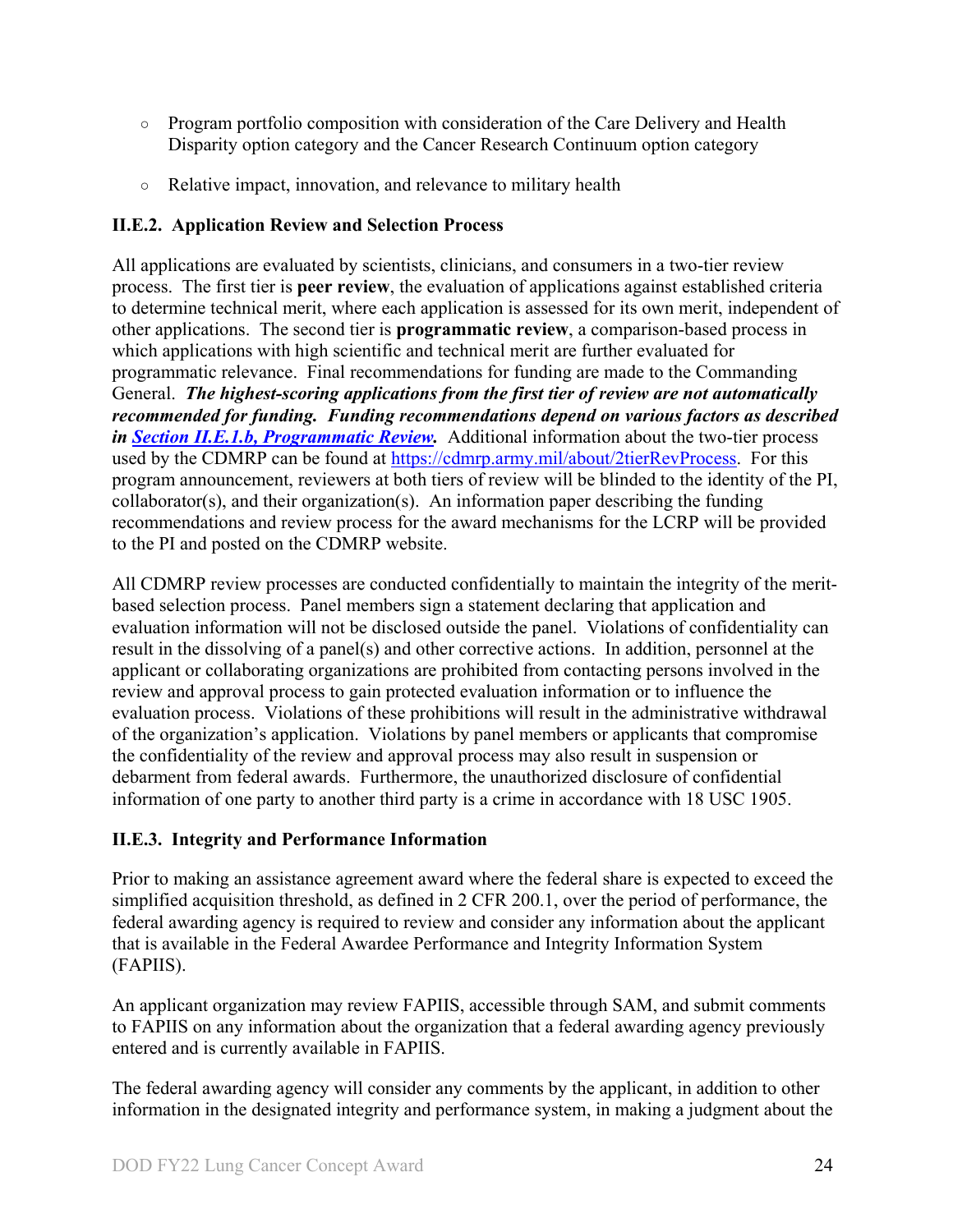applicant's integrity, business ethics, and record of performance under federal awards when determining a recipient's qualification prior to award, according to the qualification standards of the Department of Defense Grant and Agreement Regulations (DoDGARs), Section 22.415.

#### <span id="page-24-0"></span>**II.E.4. Anticipated Announcement and Federal Award Dates**

All application review dates and times are indicated in [Section I, Overview of the Funding](#page-0-1)  [Opportunity.](#page-0-1)

Each PI and organization will receive email notification of posting of the funding recommendation in eBRAP. Each PI will receive a peer review summary statement on the strengths and weaknesses of the application.

## <span id="page-24-1"></span>**II.F. Federal Award Administration Information**

#### <span id="page-24-2"></span>**II.F.1. Federal Award Notices**

Awards supported with FY22 funds are anticipated to be made no later than September 30, 2023. Refer to the General Application Instructions, Appendix 2, for additional award administration information.

After email notification of application review results through eBRAP, and if selected for funding, a representative from the USAMRAA will contact the Business Official authorized to negotiate on behalf of the PI's organization.

**Pre-Award Costs:** An institution of higher education, hospital, or non-profit organization may, at its own risk and without the government's prior approval, incur obligations and expenditures to cover costs up to 90 days before the beginning date of the initial budget period of a new award. Refer to the General Application Instructions, Section III.A.5.

*Only an appointed USAMRAA Grants Officer may obligate the government to the expenditure of funds.* No commitment on the part of the government should be inferred from discussions with any other individual. **The award document signed by the Grants Officer is the official authorizing document.**

Federal Government Organizations: Funding made to federal government organizations (to include intramural DOD organizations) will be executed through the Military Interdepartmental Purchase Request (MIPR) or Funding Authorization Document (FAD) process. Transfer of funds is contingent upon appropriate safety and administrative approvals. Intramural applicants and collaborators are reminded to coordinate receipt and commitment of funds through their respective Resource Manager/Task Area Manager/Comptroller or equivalent Business Official.

#### **II.F.1.a. PI Changes and Award Transfers**

Unless otherwise restricted, changes in PI or organization will be allowed at the discretion of the USAMRAA Grants Officer, provided the intent of the award mechanism is met.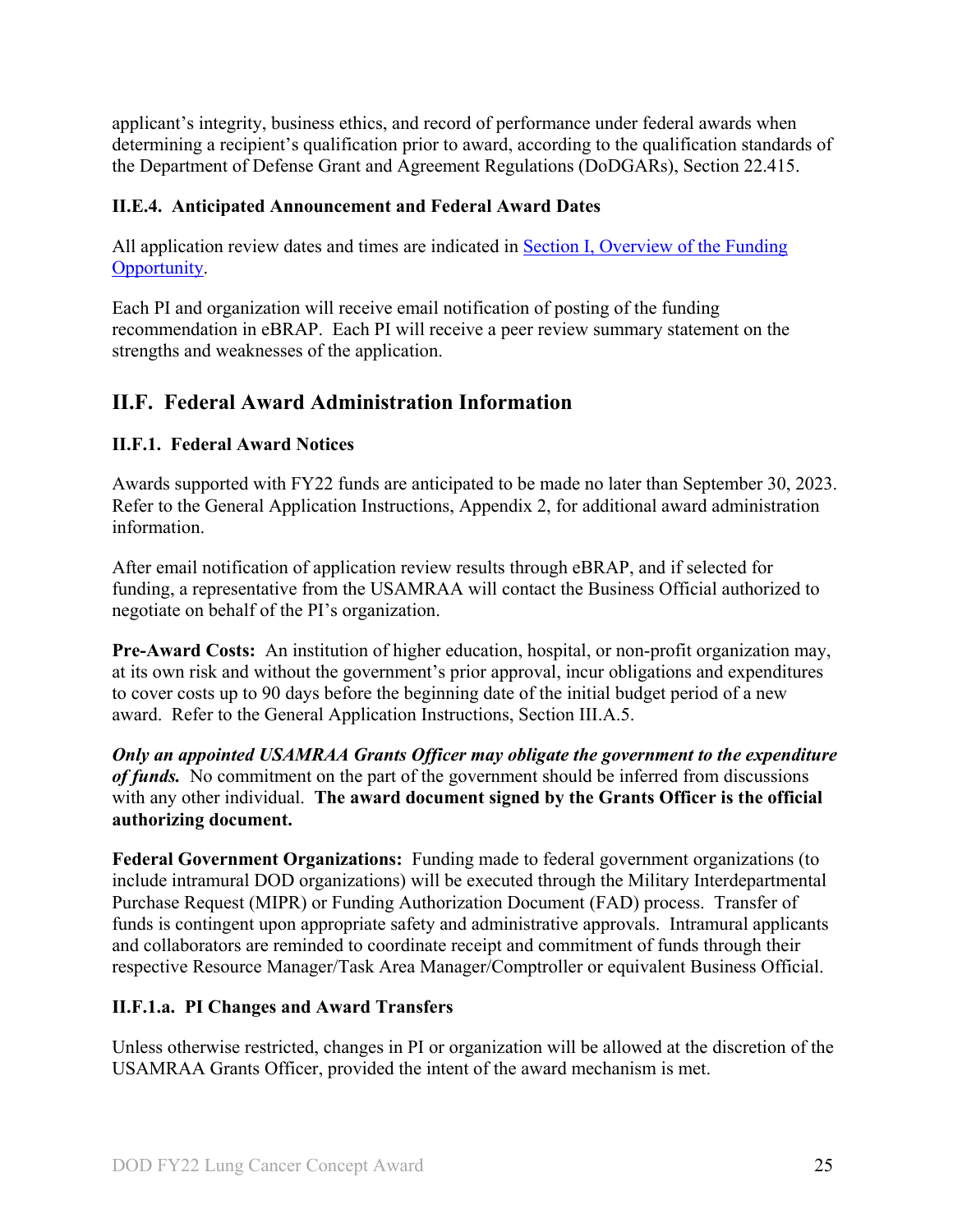An organizational transfer of an award will not be allowed in the last year of the (original) period of performance or any extension thereof.

Refer to the General Application Instructions, Appendix 2, Section B, for general information on organization or PI changes.

#### <span id="page-25-0"></span>**II.F.2. Administrative and National Policy Requirements**

Applicable requirements in the DoDGARs found in 32 CFR, Chapter I, Subchapter C, and 2 CFR, Chapter XI, apply to grants and cooperative agreements resulting from this program announcement.

Refer to the General Application Instructions, Appendix 2, for general information regarding administrative requirements.

Refer to the General Application Instructions, Appendix 5, for general information regarding national policy requirements.

Refer to full text of the latest **DoD R&D General Terms and Conditions**; the USAMRAA [General Research Terms and Conditions with Institutions of Higher Education, Hospitals, and](https://www.usamraa.army.mil/Pages/Resources.aspx)  [Non-Profit Organizations: Addendum to the DoD](https://www.usamraa.army.mil/Pages/Resources.aspx) R&D General Terms and Conditions; and the [USAMRAA General Research Terms and Conditions with For-Profit Organizations,](https://www.usamraa.army.mil/Pages/Resources.aspx) for further information.

*New Requirement:* Certification Regarding Disclosure of Funding Sources. The proposing entity must comply with Section 223(a) of the William M. (Mac) Thornberry National Defense Authorization Act for Fiscal Year 2021, which requires that the PI, Partnering PIs (if applicable), and all key personnel:

- Certify that the current and pending support provided on the application is current, accurate, and complete;
- Agree to update such disclosure at the request of the agency prior to the award of support and at any subsequent time the agency determines appropriate during the term of the award; and
- Have been made aware of the requirements under Section  $223(a)(1)$  of this Act.

False, fictitious, or fraudulent statements or claims may result in criminal, civil, or administrative penalties (218 USC 1001).

## <span id="page-25-1"></span>**II.F.3. Reporting**

Refer to the General Application Instructions, Appendix 2, Section A, for general information on reporting requirements. *If there are technical reporting requirement delinquencies for any existing USAMRAA-sponsored awards at the applicant organization, no new awards will be issued to the applicant organization until all delinquent reports have been submitted.*

Annual progress reports as well as a final progress report will be required.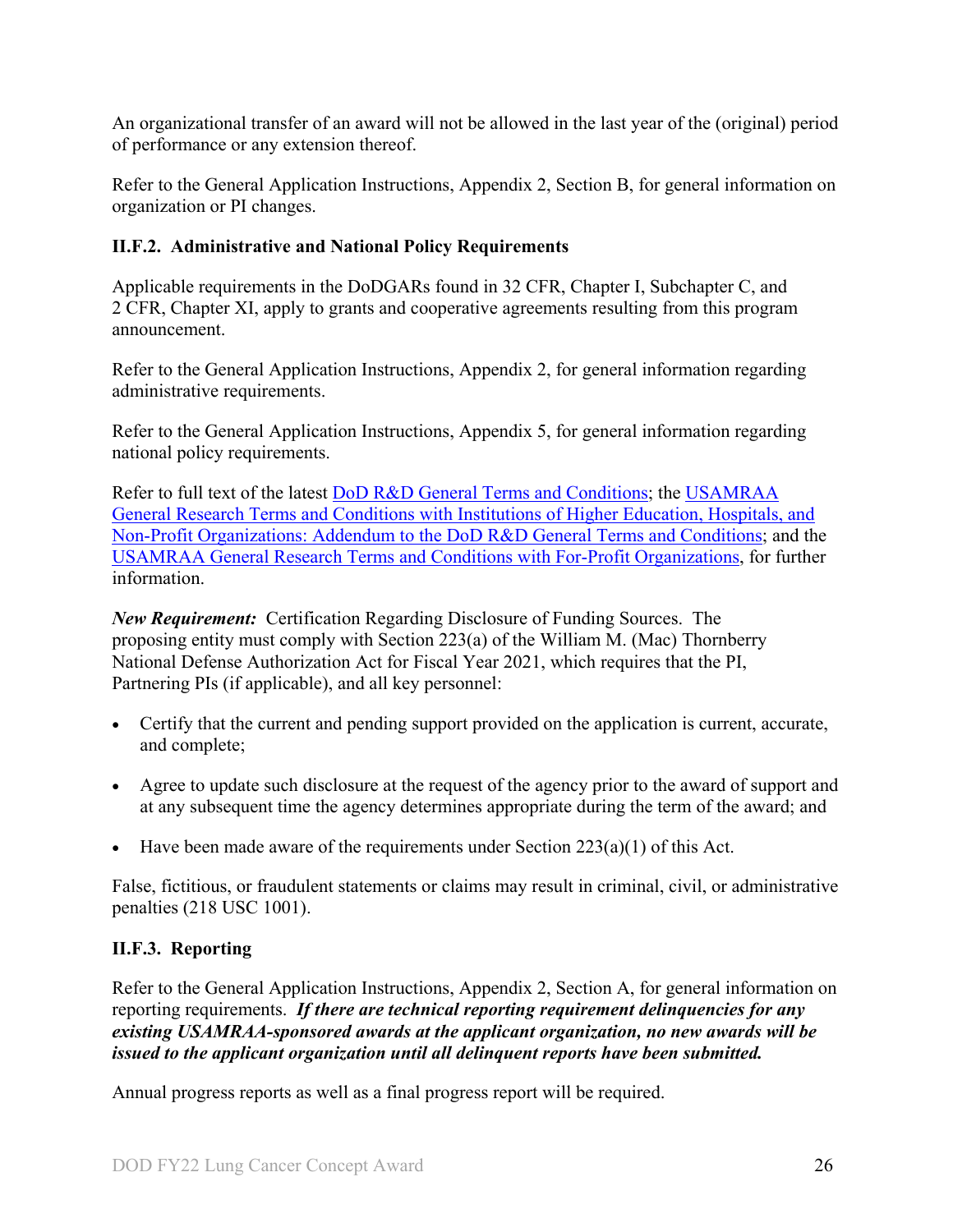The Award Terms and Conditions will specify if more frequent reporting is required.

Award Expiration Transition Plan: An Award Expiration Transition Plan must be submitted with the final progress report. Use the one-page template "Award Expiration Transition Plan," available on the eBRAP "Funding Opportunities & Forms" web page [\(https://ebrap.org/eBRAP/public/Program.htm\)](https://ebrap.org/eBRAP/public/Program.htm) under the "Progress Report Formats" section. The Award Expiration Transition Plan must outline if and how the research supported by this award will progress and must include source(s) of funding, either known or pending.

Public Health Service (PHS) Inclusion Enrollment Reporting Requirement *(only required for clinical research studies)*: Enrollment reporting on the basis of sex/gender, race, and/or ethnicity will be required with each annual and final progress report. The PHS Inclusion Enrollment Report is available on the "Funding Opportunities & Forms" web page [\(https://ebrap.org/eBRAP/public/Program.htm\)](https://ebrap.org/eBRAP/public/Program.htm) in eBRAP.

Awards resulting from this program announcement may entail additional reporting requirements related to recipient integrity and performance matters. Recipient organizations that have federal contract, grant, and cooperative agreement awards with a cumulative total value greater than \$10M are required to provide information to FAPIIS about certain civil, criminal, and administrative proceedings that reached final disposition within the most recent 5-year period and that were connected with performance of a federal award. These recipients are required to disclose, semiannually, information about criminal, civil, and administrative proceedings as specified in the applicable Representations (see General Application Instructions, Appendix 5, Section B).

## <span id="page-26-0"></span>**II.G. Federal Awarding Agency Contacts**

## <span id="page-26-1"></span>**II.G.1. eBRAP Help Desk**

Questions related to program announcement content or submission requirements as well as questions related to the pre-application or intramural application submission through eBRAP should be directed to the eBRAP Help Desk, which is available Monday through Friday from 8:00 a.m. to 5:00 p.m. ET. Response times may vary depending upon the volume of inquiries.

Phone: 301-682-5507

Email: [help@eBRAP.org](mailto:help@eBRAP.org)

#### <span id="page-26-2"></span>**II.G.2. Grants.gov Contact Center**

Questions related to extramural application submission through Grants.gov portal should be directed to the Grants.gov Contact Center, which is available 24 hours a day, 7 days a week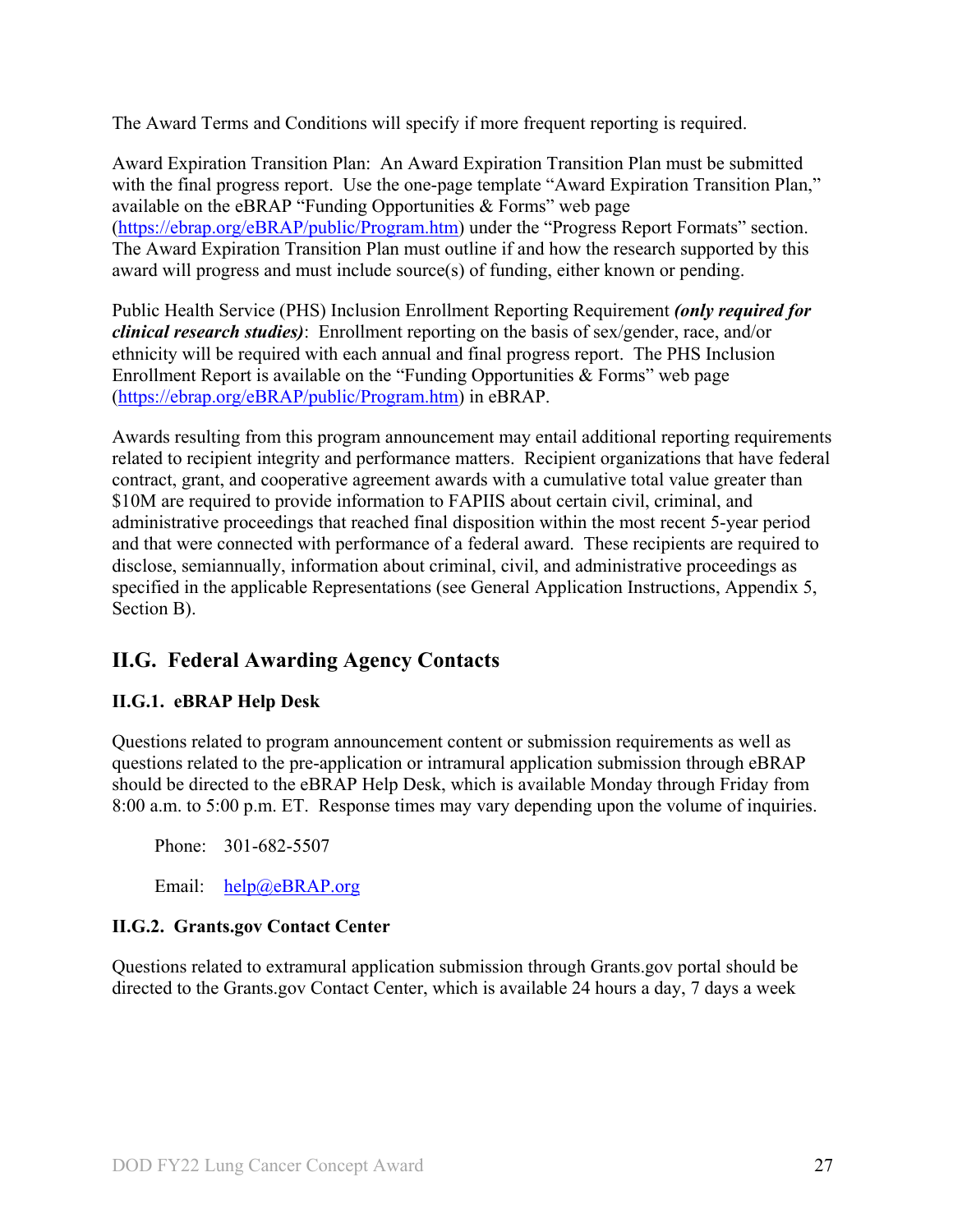(closed on U.S. federal holidays). Note that the eBRAP Help Desk is unable to provide technical assistance with Grants.gov submission.

Phone: 800-518-4726; International 1-606-545-5035

Email: [support@grants.gov](mailto:support@grants.gov)

Sign up on Grants.gov for "send me change notification emails" by following the link on the "Synopsis" page for the program announcement or by responding to the prompt provided by Grants.gov when first downloading the Grants.gov application package. If the Grants.gov application package is updated or changed, the original version of the application package may not be accepted by Grants.gov.

## <span id="page-27-0"></span>**II.H. Other Information**

## <span id="page-27-1"></span>**II.H.1. Program Announcement and General Application Instructions Versions**

Questions related to this program announcement should refer to the program name, the program announcement name, and the program announcement version code 701b. The program announcement numeric version code will match the General Application Instructions version code 701.

#### <span id="page-27-2"></span>**II.H.2. Administrative Actions**

After receipt of applications, the following administrative actions may occur:

## **II.H.2.a. Rejection**

The following will result in administrative rejection of the application:

- Pre-application was not submitted.
- Project Narrative exceeds page limit.
- Project Narrative is missing.
- Budget is missing.
- The PI, collaborator(s), or their organization(s) are identified or referenced in the *Project Narrative; List of Abbreviations, Acronyms, and Symbols; or Relevance to Military Health Statement.*
- Use of "I," "we," "our," "this organization," or similar phrases that refer to the PI, collaborator(s), or their organization(s) through the references listed, or the use of formatting (e.g., bolding, underlining, names in headers/footers), inclusion of citations to unpublished manuscripts, or in any other way highlighting (and therefore revealing) the names of the PI, collaborator(s), or their organization(s).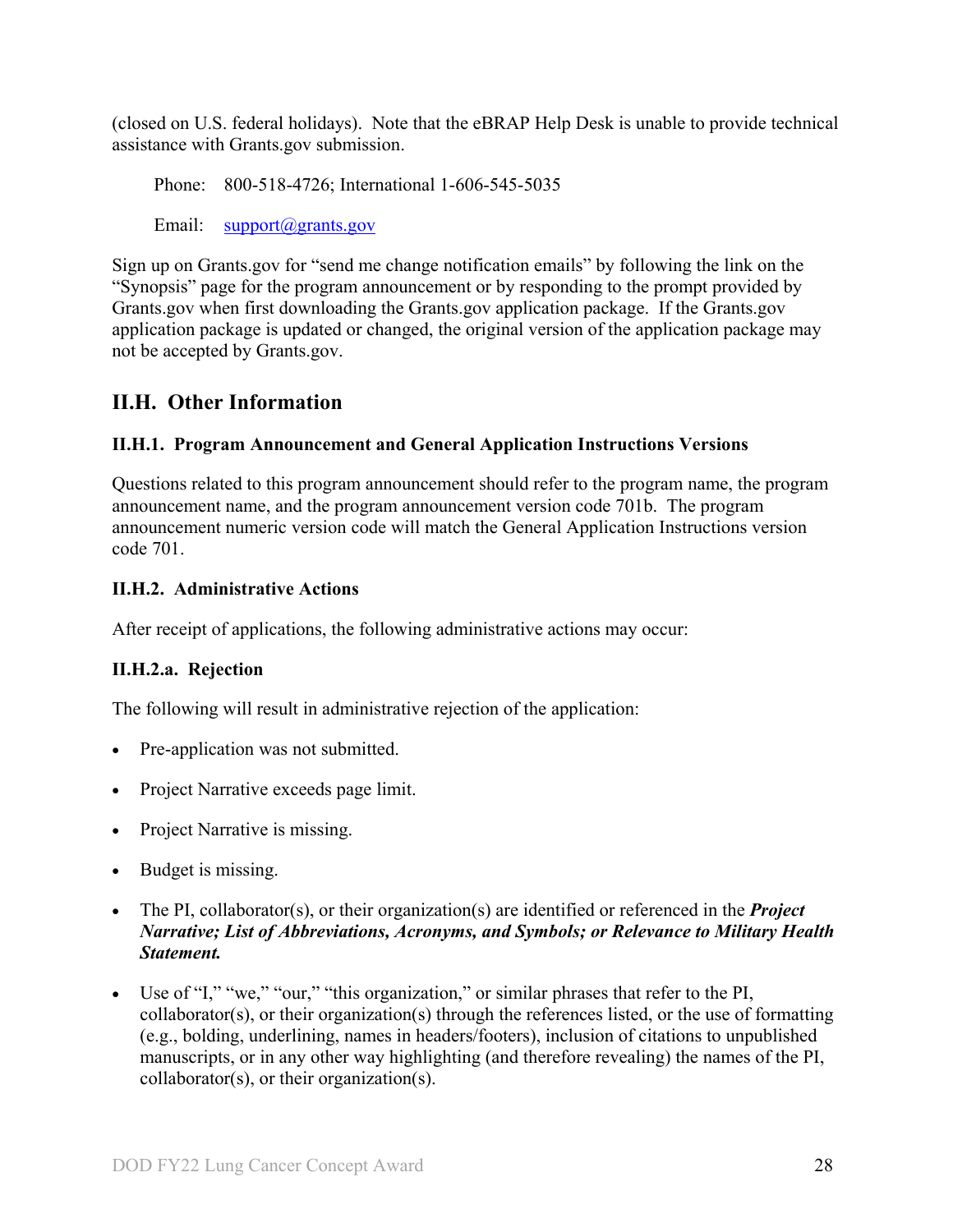#### **II.H.2.b. Modification**

- Pages exceeding the specific limits will be removed prior to review for all documents other than the Project Narrative.
- Documents not requested will be removed.

## <span id="page-28-0"></span>**II.H.2.c. Withdrawal**

The following may result in administrative withdrawal of the pre-application or application:

- An FY22 LCRP Programmatic Panel member is named as being involved in the research proposed or is found to have assisted in the pre-application or application processes including, but not limited to, concept design, application development, budget preparation, and the development of any supporting documentation. *A list of the FY22 LCRP Programmatic Panel members can be found at<https://cdmrp.army.mil/lcrp/panels/panels22>.*
- The application fails to conform to this program announcement description.
- Inclusion of URLs, with the exception of links in References Cited and Publication and/or Patent Abstract sections.
- Page size is larger than 8.5 inches x 11.0 inches (approximately 21.59 cm x 27.94 cm).
- To preserve the integrity of its peer and programmatic review processes, the CDMRP discourages inclusion of any employee of its review contractors having any role in the preparation, research or other duties for submitted applications. For FY22, the identities of the peer review contractor and the programmatic review contractor may be found at the CDMRP website [\(https://cdmrp.army.mil/about/2tierRevProcess\)](https://cdmrp.army.mil/about/2tierRevProcess). Applications that include names of personnel from either of these companies may be administratively withdrawn.
- Personnel from applicant or collaborating organizations are found to have contacted persons involved in the review or approval process to gain protected evaluation information or to influence the evaluation process.
- Applications from extramural organizations, including non-DOD federal agencies, received through eBRAP may be withdrawn.
- Applications submitted by an intramural DOD organization may be withdrawn if the intramural organization cannot coordinate the use of contractual, assistance, or other appropriate agreements to provide funds to extramural collaborators.
- Submission of the same research project to different funding opportunities within the same program and fiscal year.
- A clinical trial is proposed.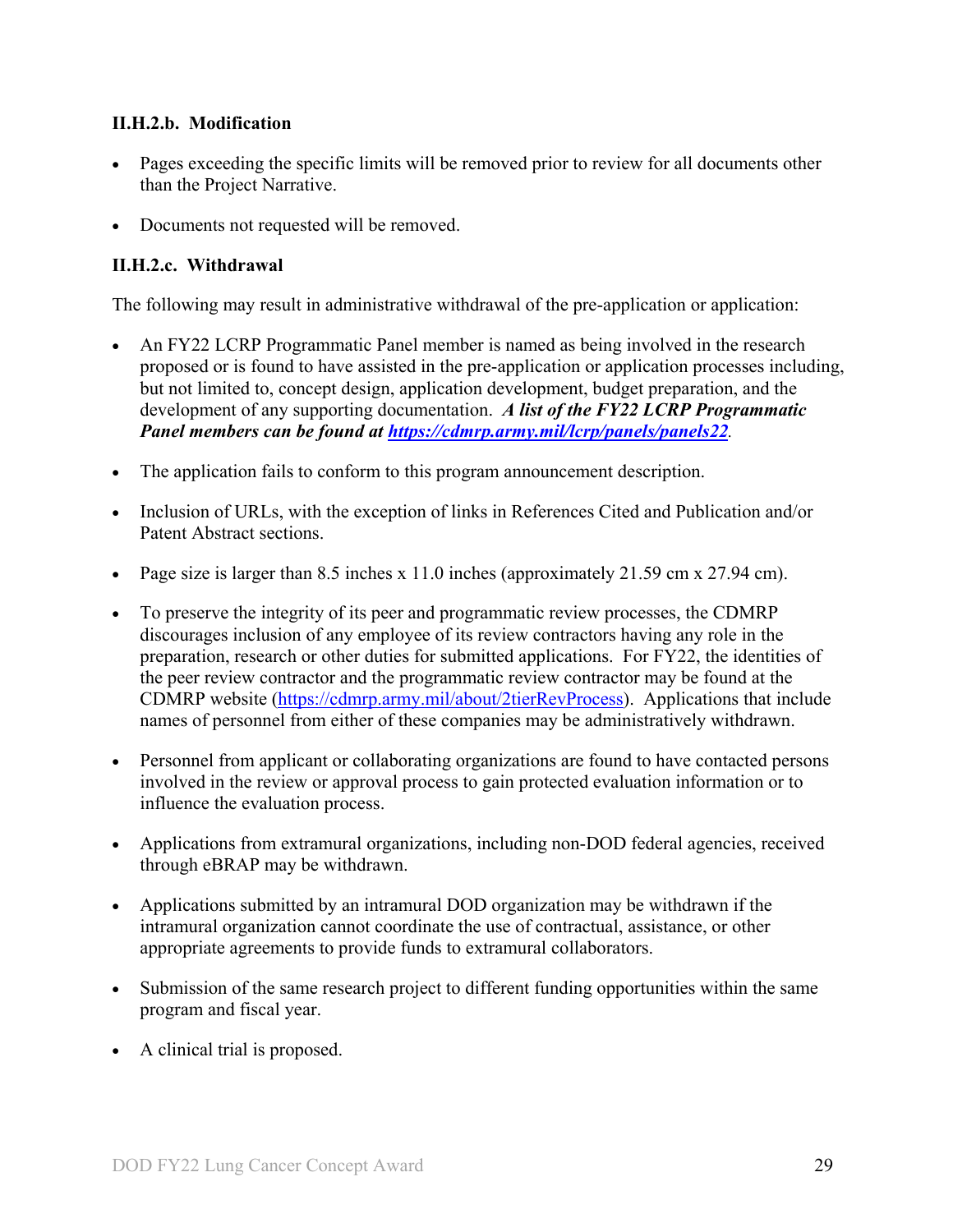- The proposed research project does not qualify for exempt status under 32 CFR 219.104(d) or is not eligible for expedited review (21 CFR 56.110).
- The application does not address at least one of the FY22 LCRP Areas of Emphasis within the selected option category.
- The application proposes only mesothelioma research.

#### **II.H.2.d. Withhold**

Applications that appear to involve research misconduct will be administratively withheld from further consideration pending organizational investigation. The organization will be required to provide the findings of the investigation to the USAMRAA Grants Officer for a determination of the final disposition of the application.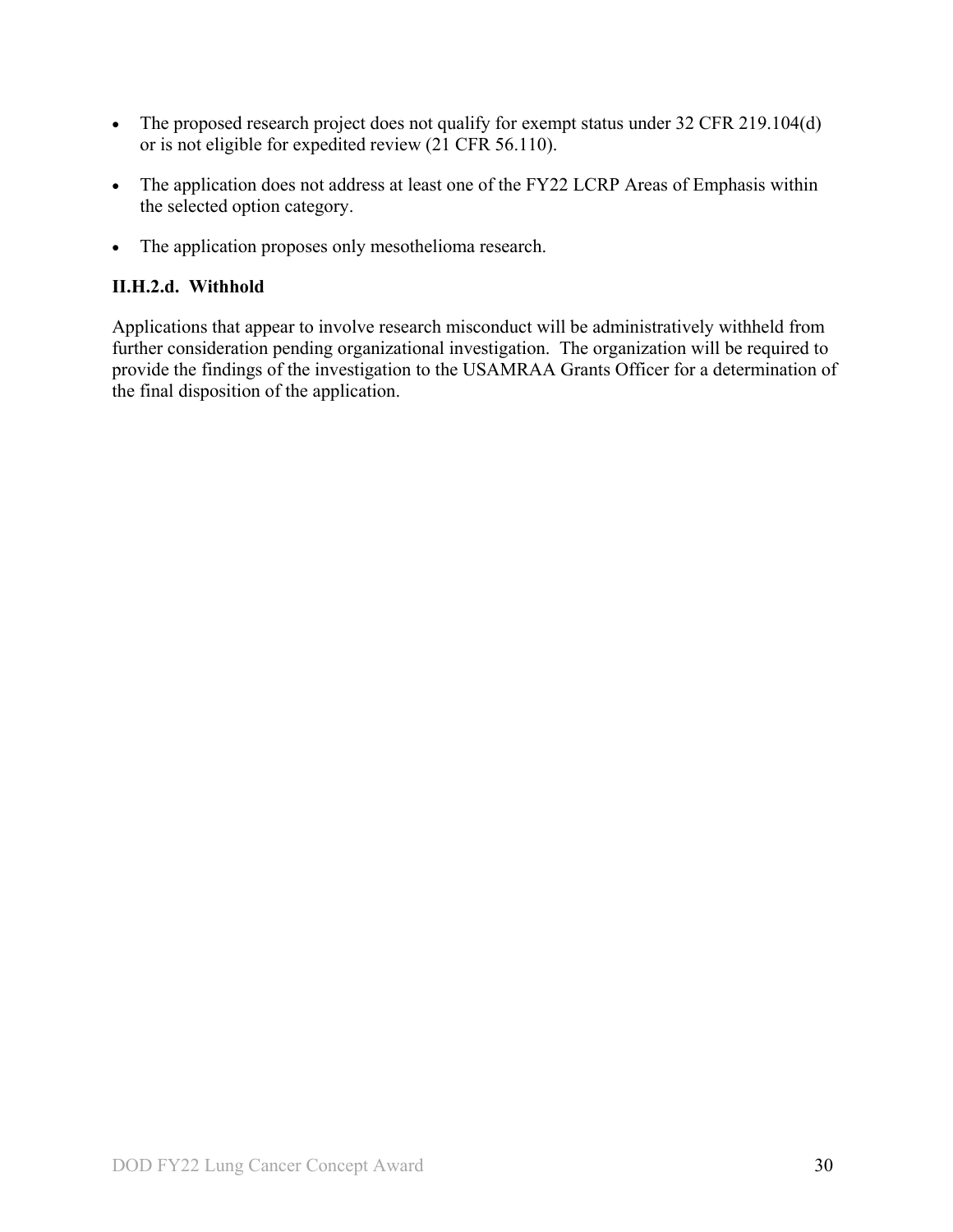# <span id="page-30-0"></span>**II.H.3. Application Submission Checklist**

| <b>Application Components</b>                                                                             | <b>Action</b>                                                                                                                                    | Completed |
|-----------------------------------------------------------------------------------------------------------|--------------------------------------------------------------------------------------------------------------------------------------------------|-----------|
| SF424 Research & Related<br><b>Application for Federal</b><br>Assistance (extramural<br>submissions only) | Complete form as instructed                                                                                                                      |           |
| Summary (Tab 1) and<br><b>Application Contacts (Tab 2)</b><br>(intramural submissions<br>only)            | Complete tabs as instructed                                                                                                                      |           |
|                                                                                                           | Project Narrative: Upload as Attachment 1<br>with file name "ProjectNarrative.pdf"                                                               |           |
|                                                                                                           | Supporting Documentation: Upload as<br>Attachment 2 with file name "Support.pdf"                                                                 |           |
|                                                                                                           | Technical Abstract: Not required; leave<br>Attachment 3 blank                                                                                    |           |
|                                                                                                           | Lay Abstract: Not required; leave Attachment<br>4 blank                                                                                          |           |
|                                                                                                           | Statement of Work: Upload as Attachment 5<br>with file name "SOW.pdf"                                                                            |           |
| Attachments                                                                                               | Relevance to Military Health Statement:<br>Upload as Attachment 6 with file name<br>"MilRelevance.pdf"                                           |           |
|                                                                                                           | Use of DOD Resources: Upload as<br>Attachment 7 with file name<br>"DODResources.pdf"                                                             |           |
|                                                                                                           | Use of VA Resources: Upload as Attachment<br>8 with file name "VAResources.pdf"                                                                  |           |
|                                                                                                           | Representations (extramural submissions<br>only): Upload as Attachment 9 with file name<br>"RequiredReps.pdf"                                    |           |
|                                                                                                           | <b>Suggested Collaborating DOD Military</b><br>Facility Budget Format: Upload as<br>Attachment 10 with file name<br>"MFBudget.pdf" if applicable |           |
| Research & Related Personal<br>Data                                                                       | Complete form as instructed                                                                                                                      |           |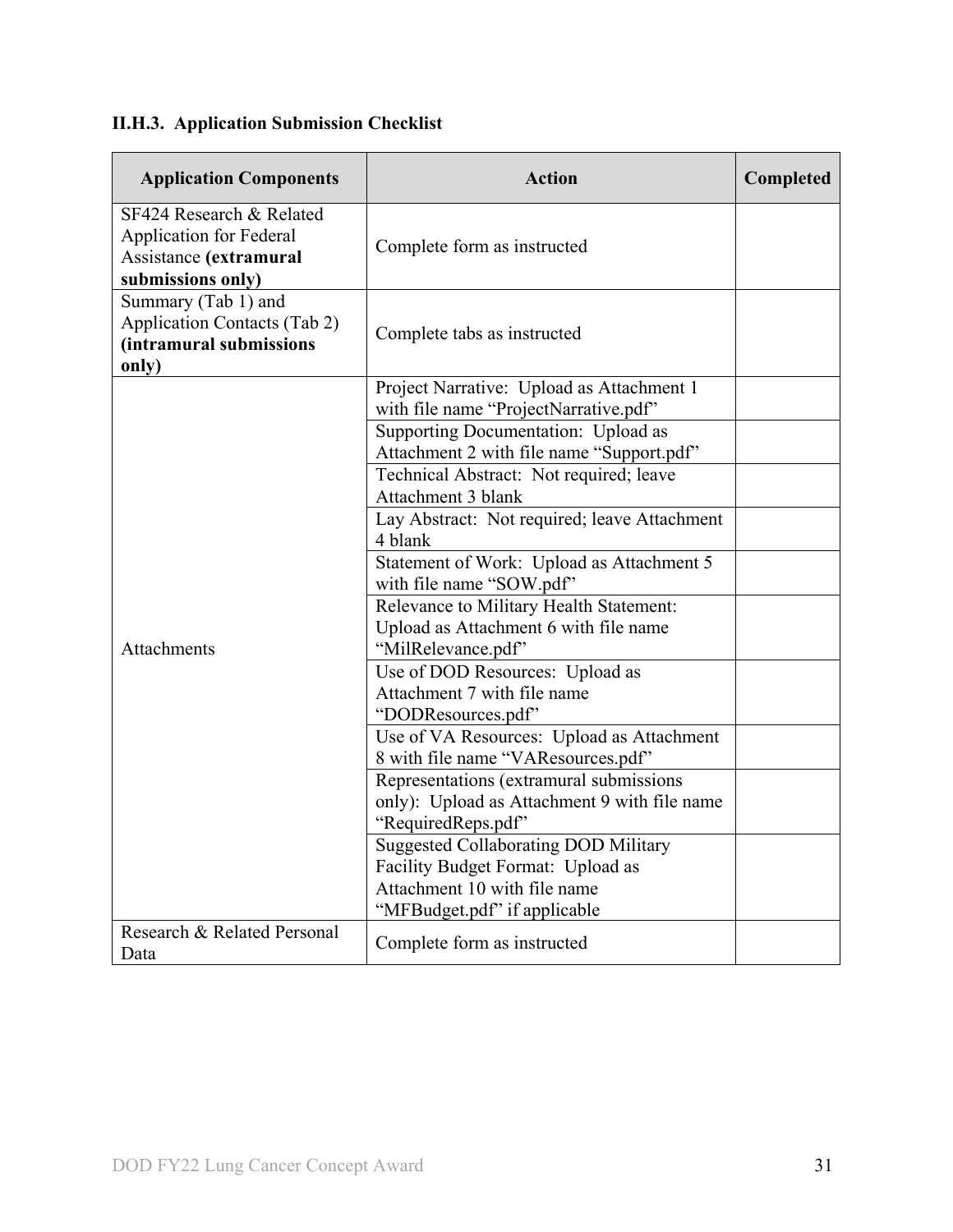| <b>Application Components</b>                                              | Action                                                                                                                  | <b>Completed</b> |
|----------------------------------------------------------------------------|-------------------------------------------------------------------------------------------------------------------------|------------------|
|                                                                            | Attach PI Biographical Sketch<br>(Biosketch LastName.pdf) to the appropriate<br>field                                   |                  |
| Research & Related                                                         | Attach PI Previous/Current/Pending Support<br>(Support LastName.pdf) to the appropriate<br>field                        |                  |
| Senior/Key Person Profile<br>(Expanded)                                    | <b>Attach Biographical Sketch</b><br>(Biosketch LastName.pdf) for each senior/key<br>person to the appropriate field    |                  |
|                                                                            | <b>Attach Previous/Current/Pending</b><br>(Support LastName.pdf) for each senior/key<br>person to the appropriate field |                  |
| Research & Related Budget<br>(extramural submissions<br>only)              | Complete as instructed. Attach Budget<br>Justification (BudgetJustification.pdf) to the<br>appropriate field            |                  |
| Budget (intramural<br>submissions only)                                    | Suggested DOD Military Budget Format,<br>including justification                                                        |                  |
| Project/Performance Site<br>Location(s) Form                               | Complete form as instructed                                                                                             |                  |
| Research & Related Subaward<br>Budget Attachment(s) Form, if<br>applicable | Complete form as instructed                                                                                             |                  |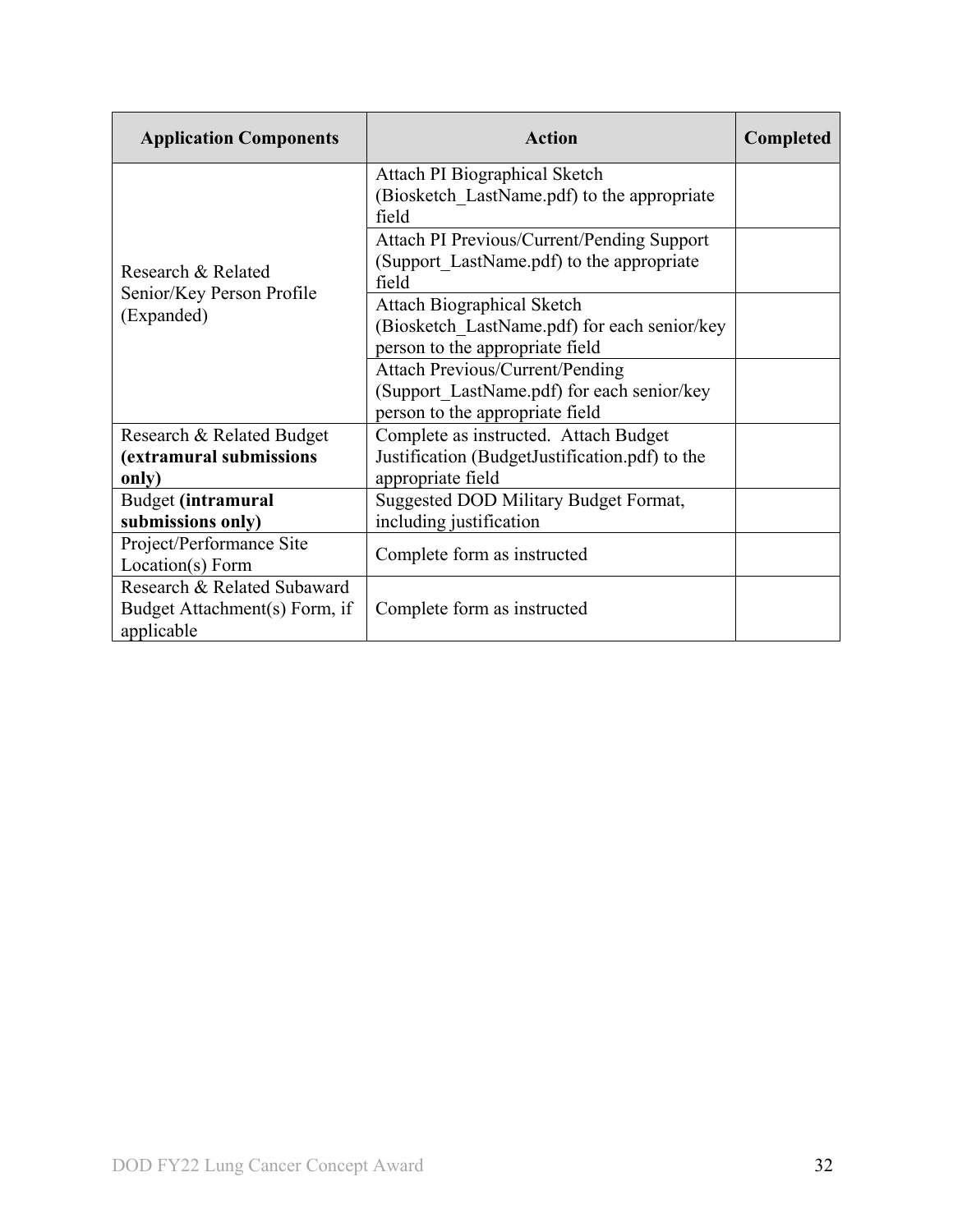## <span id="page-32-0"></span>**APPENDIX 1: ACRONYM LIST**

| ACOS/R&D       | Associate Chief of Staff for Research and Development        |
|----------------|--------------------------------------------------------------|
| <b>ACURO</b>   | Animal Care and Use Review Office                            |
| <b>CDMRP</b>   | <b>Congressionally Directed Medical Research Programs</b>    |
| <b>CFR</b>     | Code of Federal Regulations                                  |
| <b>CHTN</b>    | Cooperative Human Tissue Network                             |
| <b>DHP</b>     | Defense Health Program                                       |
| <b>DOD</b>     | Department of Defense                                        |
| <b>DoDGARs</b> | Department of Defense Grant and Agreement Regulations        |
| <b>DUNS</b>    | Data Universal Numbering System                              |
| eBRAP          | Electronic Biomedical Research Application Portal            |
| EC             | <b>Ethics Committee</b>                                      |
| ET             | <b>Eastern Time</b>                                          |
| FAD            | <b>Funding Authorization Document</b>                        |
| <b>FAPIIS</b>  | Federal Awardee Performance and Integrity Information System |
| <b>FY</b>      | <b>Fiscal Year</b>                                           |
| <b>HRPO</b>    | Human Research Protection Office                             |
| <b>IACUC</b>   | Institutional Animal Care and Use Committee                  |
| <b>IRB</b>     | <b>Institutional Review Board</b>                            |
| <b>LCBRN</b>   | Lung Cancer Biospecimen Resource Network                     |
| <b>LCRP</b>    | Lung Cancer Research Program                                 |
| LOI            | Letter of Intent                                             |
| M              | Million                                                      |
| <b>MB</b>      | Megabytes                                                    |
| <b>MHS</b>     | Military Health System                                       |
| <b>MIPR</b>    | Military Interdepartmental Purchase Request                  |
| <b>ORCID</b>   | Open Researcher and Contributor ID, Inc.                     |
| <b>ORP</b>     | <b>Office of Research Protections</b>                        |
| <b>PDF</b>     | <b>Portable Document Format</b>                              |
| <b>PHS</b>     | <b>Public Health Service</b>                                 |
| PI             | Principal Investigator                                       |
| <b>SAM</b>     | <b>System for Award Management</b>                           |
| <b>SOW</b>     | <b>Statement of Work</b>                                     |
| <b>STEM</b>    | Science, Technology, Engineering, and/or Mathematics         |
| UEI            | Unique Entity Identifier                                     |
| <b>URL</b>     | <b>Uniform Resource Locator</b>                              |